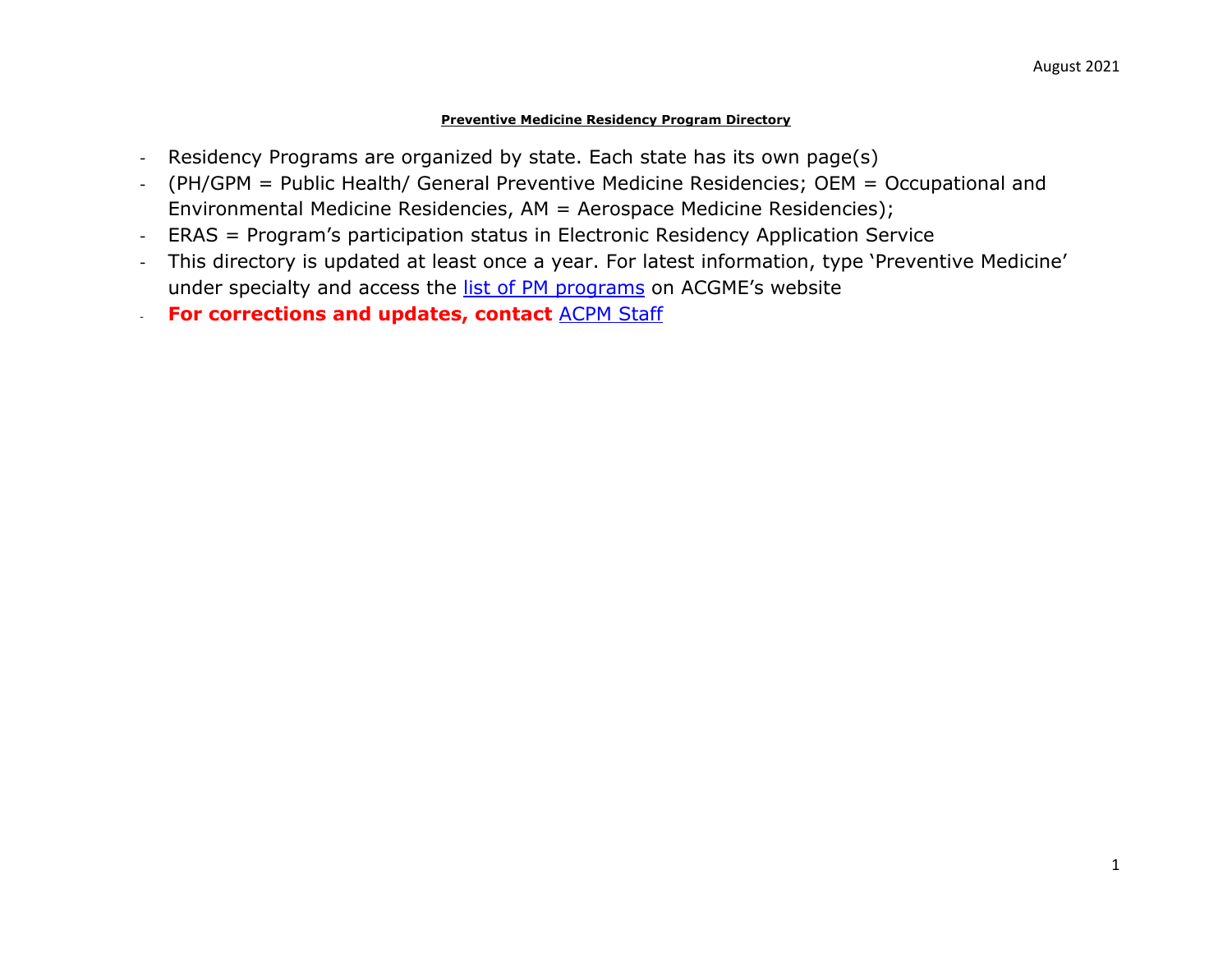| <b>State</b>   | <b>PROGRAM</b>                                                                                                                                                                                 | <b>DIRECTOR</b>              | <b>CONTACT INFO</b>                                                                                                                                                                         | <b>TYPE</b> | <b>ERAS</b> |
|----------------|------------------------------------------------------------------------------------------------------------------------------------------------------------------------------------------------|------------------------------|---------------------------------------------------------------------------------------------------------------------------------------------------------------------------------------------|-------------|-------------|
|                |                                                                                                                                                                                                |                              |                                                                                                                                                                                             |             |             |
| <b>Alabama</b> | United States Army School of Aviation Medicine Program<br>301 DustOff Street,<br>Fort Rucker, AL 36362<br>http://www.cs.amedd.army.mil/usasam/                                                 | Jennifer<br><b>Benincasa</b> | Phone:<br>Phone $#2$ :<br>Fax: No Fax<br>jennifer.a.benincasa.mil@mail.mil<br><b>Program Coordinator: Keith</b><br><b>Schultz</b><br>Phone: (334) 255-7680<br>keith.r.schultz2.civ@mail.mil | <b>AM</b>   |             |
| Alabama        | US Army School of Aviation Medicine (Occupational Medicine)<br>Office of Graduate Medical Education,<br>301 Andrews Avenue,<br>Fort Rucker, AL 36362<br>http://www.cs.amedd.army.mil/saam.aspx | Albert J Lee                 | Phone: (334) 255-7447<br>Phone $#2$ :<br>Fax: No Fax<br><b>Program Coordinator: Keith</b><br><b>Schultz</b><br>Phone: (334) 255-7680<br>keith.r.schultz2.civ@mail.mil                       | <b>OEM</b>  |             |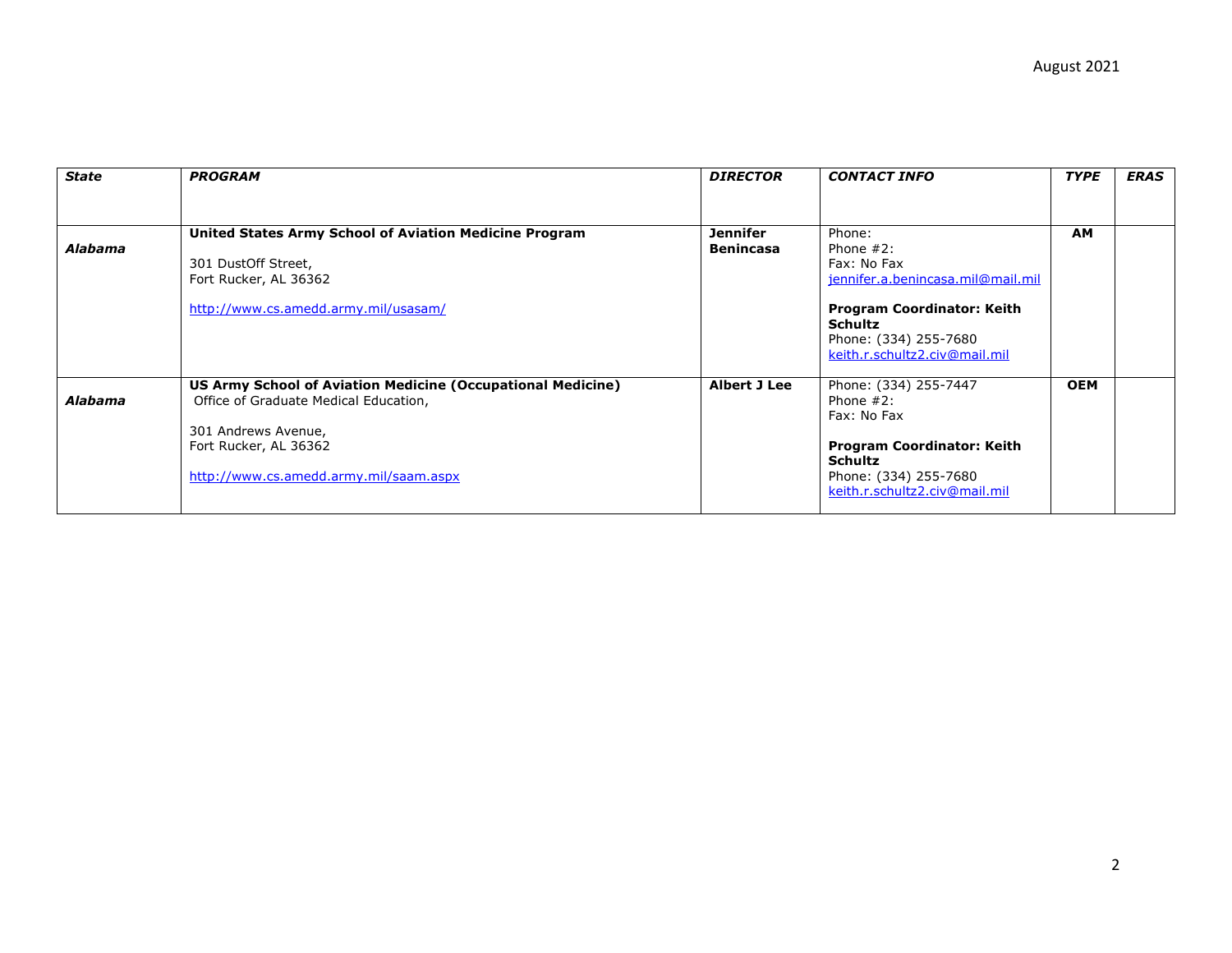| <b>California</b> | <b>California Department of Public Health</b><br>Preventive Medicine Residency Program, California Department of Public Health<br>1616 Capitol Avenue, MS 7213, PO Box 997377<br>Sacramento, CA 95899<br>https://archive.cdph.ca.gov/programs/Pages/PreventiveMedicineResidencyProg<br>ram(PMRP).aspx | <b>Caroline Peck</b>      | Phone: (916) 552-9940<br>Phone $#2$ :<br>Fax: No Fax<br>Email:caroline.peck@cdph.ca.gov<br><b>Program Coordinator: Esther</b><br><b>Jones</b><br>Phone: (916) 552-9920<br>esther.jones@cdph.ca.gov | PH/<br><b>GPM</b> | <b>YES</b> |
|-------------------|-------------------------------------------------------------------------------------------------------------------------------------------------------------------------------------------------------------------------------------------------------------------------------------------------------|---------------------------|----------------------------------------------------------------------------------------------------------------------------------------------------------------------------------------------------|-------------------|------------|
| California        | Loma Linda University General Preventive Medicine<br>Preventive Medicine Residency Office,<br>24785 Stewart Street, Suite 204,<br>Loma Linda, CA 92354<br>http://prevmedresidencies.com/                                                                                                              | <b>Karen R</b><br>Studer, | Phone: (909) 558-8400 x15616<br>Phone $#2$ :<br>Fax: No Fax<br>KStuder@llu.edu<br><b>Program Coordinator: Paulina</b><br><b>Salcedo</b><br>Phone: (909) 558 6000<br>psalcedo@llu.edu               | PH/<br><b>GPM</b> | <b>YES</b> |
| California        | <b>Loma Linda University</b><br>LLUMC Occupational & Environmental Medicine Residency Office,<br>Evans Hall, Room 204,<br>Loma Linda, CA 92350<br>http://lluoccmed.com/                                                                                                                               | <b>Akbar Sharip</b>       | Phone: 909-558-4918<br>Phone $#2$ :<br>Fax: No Fax<br>asharip@llu.edu<br>Program Coordinator: Mr.<br><b>Daniel Corona</b><br>Phone: (909) 558-4000 x87622<br>dacorona@llu.edu                      | <b>OEM</b>        | <b>YES</b> |
| California        | <b>University of California-Irvine</b><br>100 Theory, Suite 100<br>Irvine, CA 92617<br>http://www.medicine.uci.edu/occupational/residency.asp                                                                                                                                                         | Alya Khan                 | Phone: (949) 824-8641<br>Phone $#2$ :<br>Fax: No Fax<br>alyak@uci.edu<br><b>Program Cooridnator</b><br>Ms. Alyssa Limfueco<br><b>Phone:</b><br>Email: alimfuec@hs.uci.edu                          | <b>OEM</b>        | <b>NO</b>  |
| <b>California</b> | University of California-San Diego/San Diego State University<br>UCSD-SDSU General Preventive Medicine Residency, Department of Family<br>and Preventive Medicine                                                                                                                                     | Linda Hill                | Phone: 858-534-9540<br>Fax: No Fax<br>llhill@ucsd.edu                                                                                                                                              | PH/<br><b>GPM</b> | <b>YES</b> |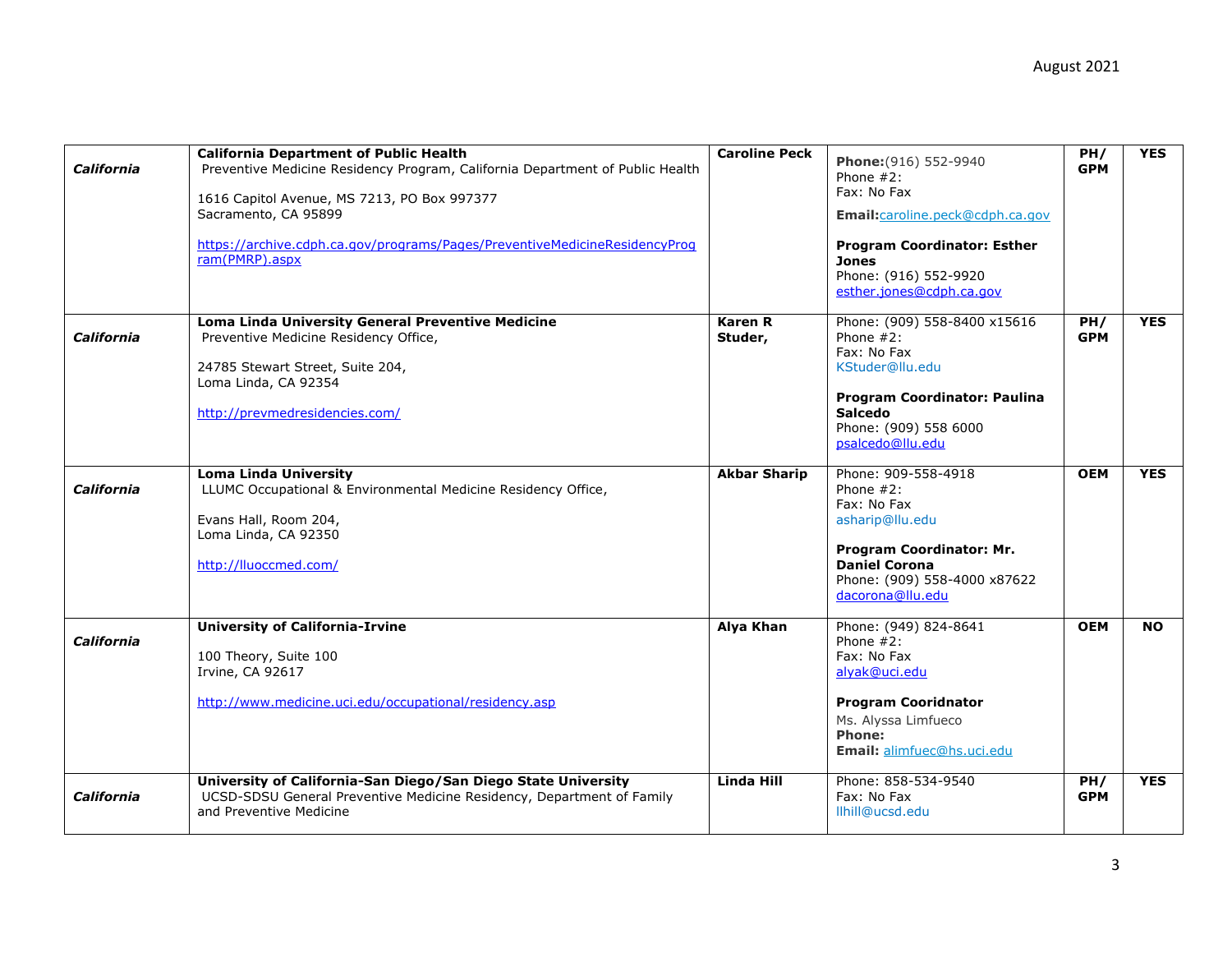|                   | 9500 Gilman Drive #0811,<br>La Jolla, CA 92093-0811<br>http://pmr.ucsd.edu                                                                                                                                                                                                                          |                        | <b>Program Coordinator: Amy</b><br>Weisbaum<br>Phone: (858) 822-4434<br>aweisbaum@ucsd.edu                                                                                                                                                                                                 |                   |            |
|-------------------|-----------------------------------------------------------------------------------------------------------------------------------------------------------------------------------------------------------------------------------------------------------------------------------------------------|------------------------|--------------------------------------------------------------------------------------------------------------------------------------------------------------------------------------------------------------------------------------------------------------------------------------------|-------------------|------------|
| California        | University of California (San Francisco)/University of California<br><b>Berkeley School of Public Health Program</b><br>Mission Hall 550 16th Street, Box 1224<br>San Francisco, California 94143-1224<br>http://sph.berkeley.edu/degrees-other-institutions/preventive-medicine-<br>residency-ucsf | George<br>Rutherford   | Phone: (415) 476-5776<br>Phone #2: (415) 476-5781<br>Fax: No Fax<br>george.rutherford@ucsf.edu<br><b>Program Coordinator: Celeste</b><br><b>Rogers</b><br>Phone: (415) 597-8210<br>celeste.rogers@ucsf.edu<br><b>Associate Program Director:</b><br>James Seward,<br>james.seward@ucsf.edu | PH/<br><b>GPM</b> | <b>NO</b>  |
| California        | <b>University of California-San Francisco</b><br>University of California, San Francisco, School of Medicine, Division of<br>Occupational & Environmental Medicine<br>, VAMC Box 111<br>San Francisco, CA 94121<br>https://oem.ucsf.edu/                                                            | <b>Paul Blanc</b>      | Phone: 415-476-7377<br>Phone $#2$ :<br>Fax: No Fax<br>paul.blanc@ucsf.edu<br><b>Program Coordinator: Lucia</b><br>Wang<br>Phone: (415) 206-3106<br>lucia.wang@ucsf.edu                                                                                                                     | <b>OEM</b>        | <b>YES</b> |
| <b>California</b> | <b>UCLA David Geffen School of Medicine/UCLA Medical Center</b><br>1100 Glendon Avenue, Suite 900<br>Los Angeles, CA 90024<br>http://preventive.med.ucla.edu/index.html                                                                                                                             | Priyanka<br>Fernandes, | Phone: (310) 825-7375<br>Phone $#2$ :<br>Fax: No Fax<br>pfernandes@mednet.ucla.edu<br>Ms. Madeline Haley<br>Phone: (310) 794-2202<br>Email: MHaley@mednet.ucla.ed                                                                                                                          | PH/<br><b>GPM</b> | <b>YES</b> |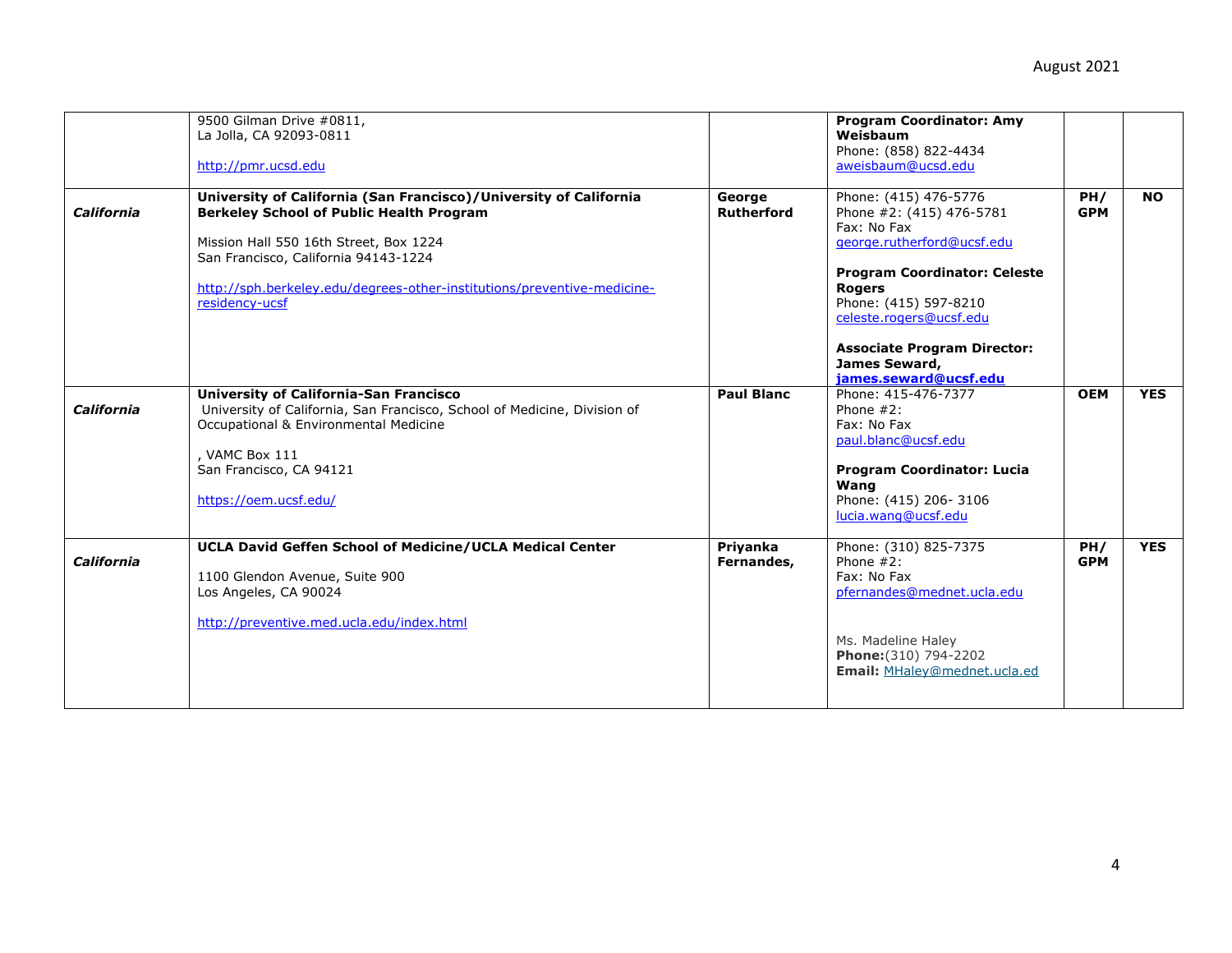| Colorado | <b>University of Colorado-Denver</b><br>13001 East 17th Place, Mail Stop B-119<br>Aurora, CO 80045<br>http://publichealth.ucdenver.edu/PMResidency                                                                                     | Lisa Miller                 | Phone: (303) 724 - 3049<br>Phone $#2$ :<br>Fax: No Fax<br>LISA.MILLER@UCDENVER.EDU<br><b>Program Coordinator: Jeanne</b><br><b>Rozzo</b><br>Phone: (303) 724-9755<br>jeanne.rozzo@ucdenver.edu | PH/<br><b>GPM</b> | <b>YES</b> |
|----------|----------------------------------------------------------------------------------------------------------------------------------------------------------------------------------------------------------------------------------------|-----------------------------|------------------------------------------------------------------------------------------------------------------------------------------------------------------------------------------------|-------------------|------------|
| Colorado | University of Colorado School of Medicine<br>Occupational Medicine,<br>13001 E. 17th Place, MS B-119,<br>Aurora, CO 80045<br>http://www.ucdenver.edu/academics/colleges/PublicHealth/Academics/GME/Pro<br>grams/OME/Pages/OEMHome.aspx | <b>Brian D.</b><br>Williams | Phone: (303) 724-9755<br>Phone $#2$ :<br>Fax: No Fax<br>brian.d.williams@cuanschutz.edu<br><b>Program Coordinator: Jeanne</b><br>Rozzo<br>Phone: (303) 724-9755<br>jeanne.rozzo@cuanschutz.edu | <b>OEM</b>        | <b>YES</b> |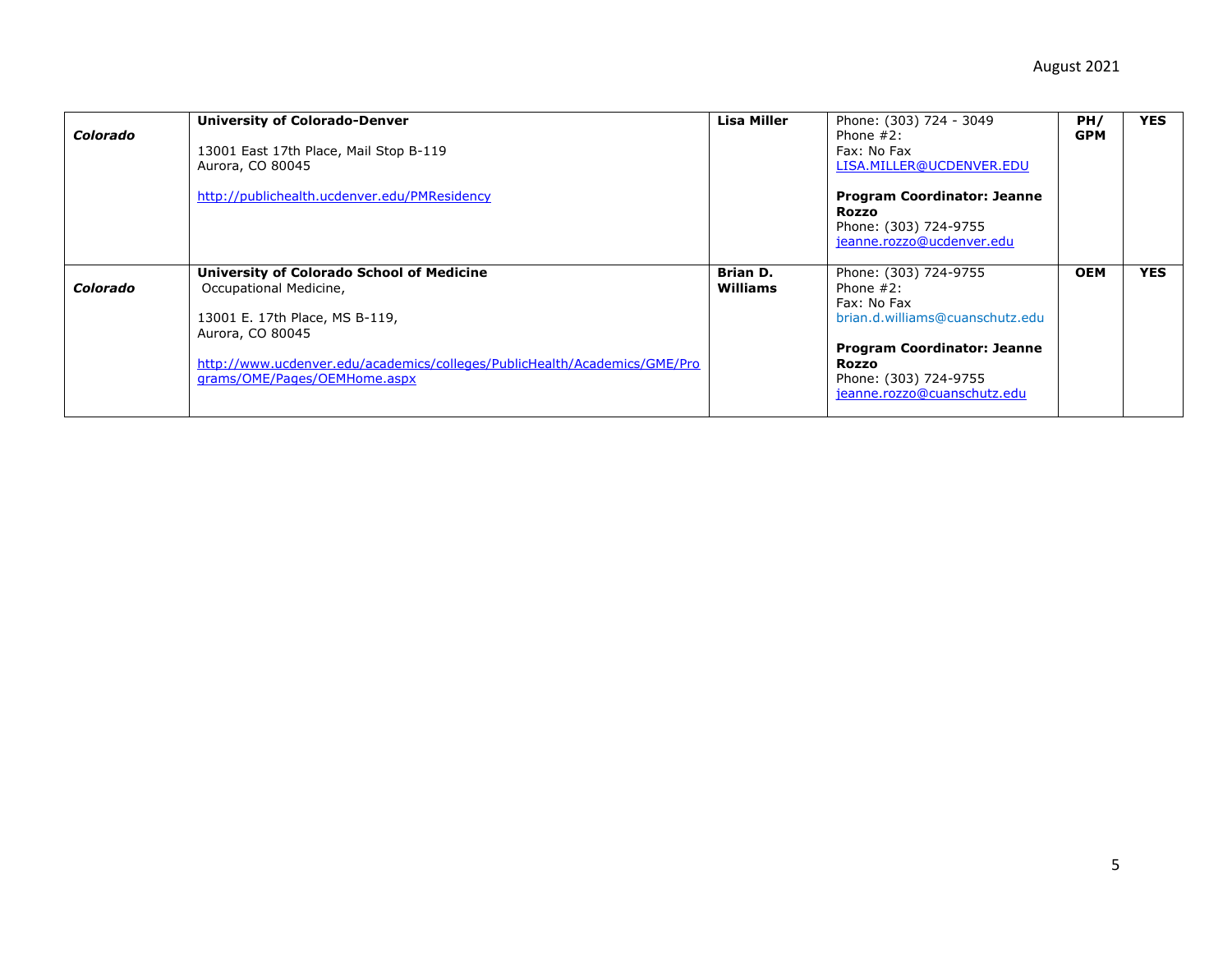| <b>Connecticut</b> | <b>Griffin Hospital Public Health and General Preventive Medicine</b><br>130 Division Street,<br>Derby, CT 06418<br>http://www.griffinmeded.org/                      | Victoria<br><b>Costales</b> | Phone: (203) 732-1268<br>Phone $#2$ :<br>Fax: No Fax<br>VCostales@Griffinhealth.org<br><b>Graduate Medical Education</b><br><b>Coordinator: Marguerite Bliga</b><br>Phone: (203) 732-7327<br>mbliga@griffinhealth.org | PH/<br><b>GPM</b> | <b>NO</b>  |
|--------------------|-----------------------------------------------------------------------------------------------------------------------------------------------------------------------|-----------------------------|-----------------------------------------------------------------------------------------------------------------------------------------------------------------------------------------------------------------------|-------------------|------------|
| <b>Connecticut</b> | <b>Yale New Haven Hospital</b><br>Yale University School of Medicine,<br>367 Cedar Street, 2nd Floor<br>New Haven, CT 06510<br>http://info.med.yale.edu/intmed/occmed | <b>Carrie A</b><br>Redlich  | Phone: 203-785-6434<br>Phone $#2$ :<br>Fax: No Fax<br><b>Program Coordinator: Laura</b><br>Morariu<br>Phone: (203) 785-6434<br>laura.morariu@yale.edu                                                                 | <b>OEM</b>        | <b>YES</b> |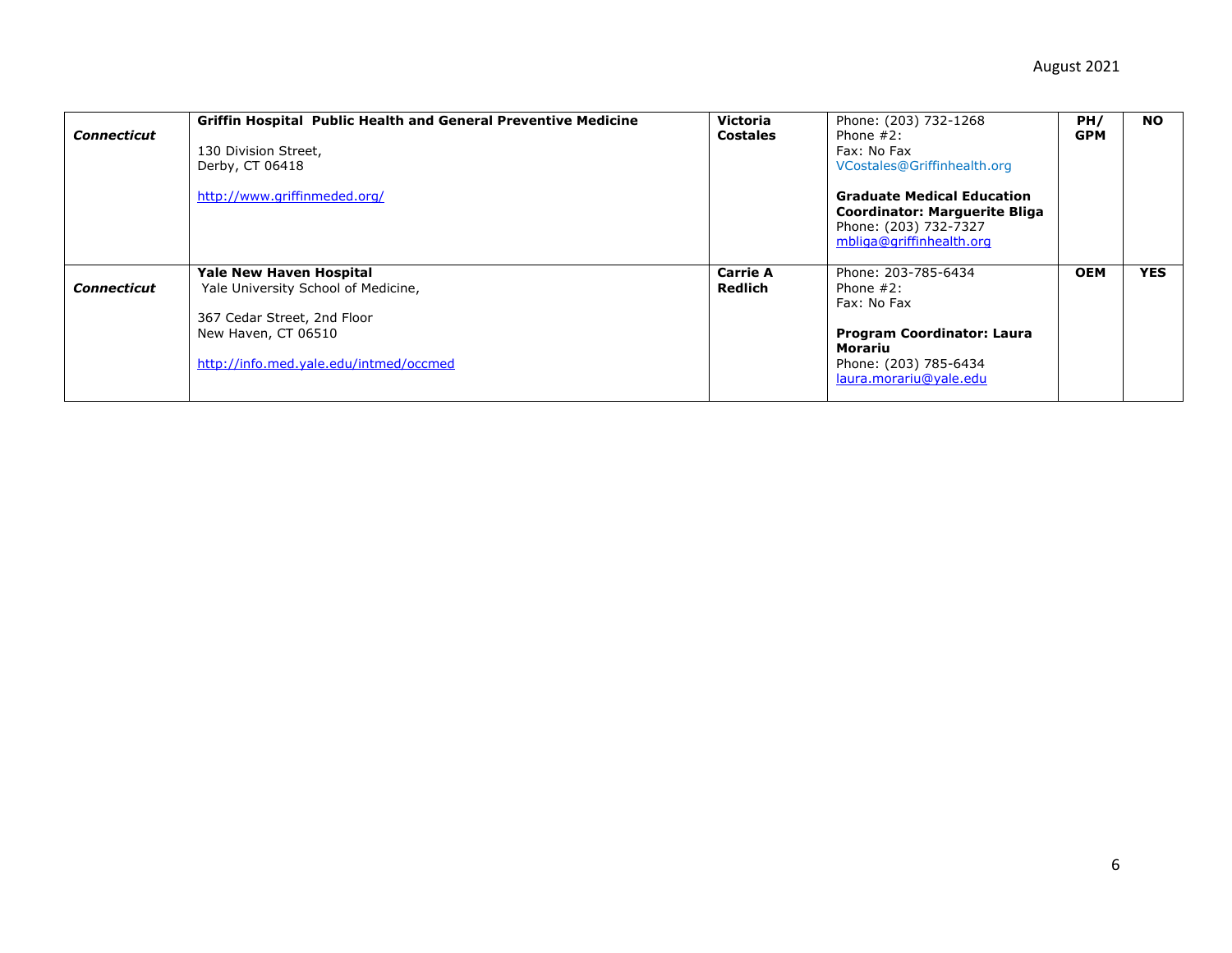| Florida        | <b>Navy Aerospace Medicine Institute</b><br>Aerospace Medicine Residency, USASAM/NAMI Code 33<br>340 Hulse Road,<br>Pensacola, FL 32508<br>http://www.med.navy.mil/sites/nmotc/nami/Pages/Department33AerospaceMe<br>dicineResidency.aspx | <b>Nathaniel B.</b><br>Almond | Phone: (850) 452-2258<br>Phone $#2$ :<br>Fax: No Fax<br>RAMDir-Nomi@med.navy.mil<br><b>Program Coordinator: Michael</b><br>L. Walter<br>Phone: (850) 452-8125<br>michael.l.walter.civ@mail.mil | <b>AM</b>         |            |
|----------------|-------------------------------------------------------------------------------------------------------------------------------------------------------------------------------------------------------------------------------------------|-------------------------------|------------------------------------------------------------------------------------------------------------------------------------------------------------------------------------------------|-------------------|------------|
| <b>Florida</b> | Florida Department of Health at Palm Beach County<br>800 Clematis St.,<br>West Palm Beach, FL 33402<br>http://www.pbchdresidency.org/                                                                                                     | <b>Denise Josey</b>           | Phone: Phone #2:<br>Fax: No Fax<br>denise.josey@flhealth.gov<br><b>PM Program Coordinator:</b><br>Cynthia Oxley<br>Phone: (561) 671-4196<br>cynthia.oxley@flhealth.gov                         | PH/<br><b>GPM</b> | <b>YES</b> |
| <b>Florida</b> | <b>University of South Florida</b><br>USF College of Public Health, Dept of Environmental & Occupational Health<br>13201 Bruce B Downs Boulevard; Mailbox #- MDC 56,<br>Tampa, FL 33612<br>http://health.usf.edu/publichealth/eoh/ocmed   | Rachel<br>Williams            | Phone: (813) 974-7537<br>Phone $#2$ :<br>Fax: No Fax<br>Email: rwillia3@health.usf.edu<br><b>Program Coordinator: Kelly</b><br>Freedman<br>Phone: (813) 974-7537<br>kfreedm1@health.usf.edu    | <b>OEM</b>        | <b>YES</b> |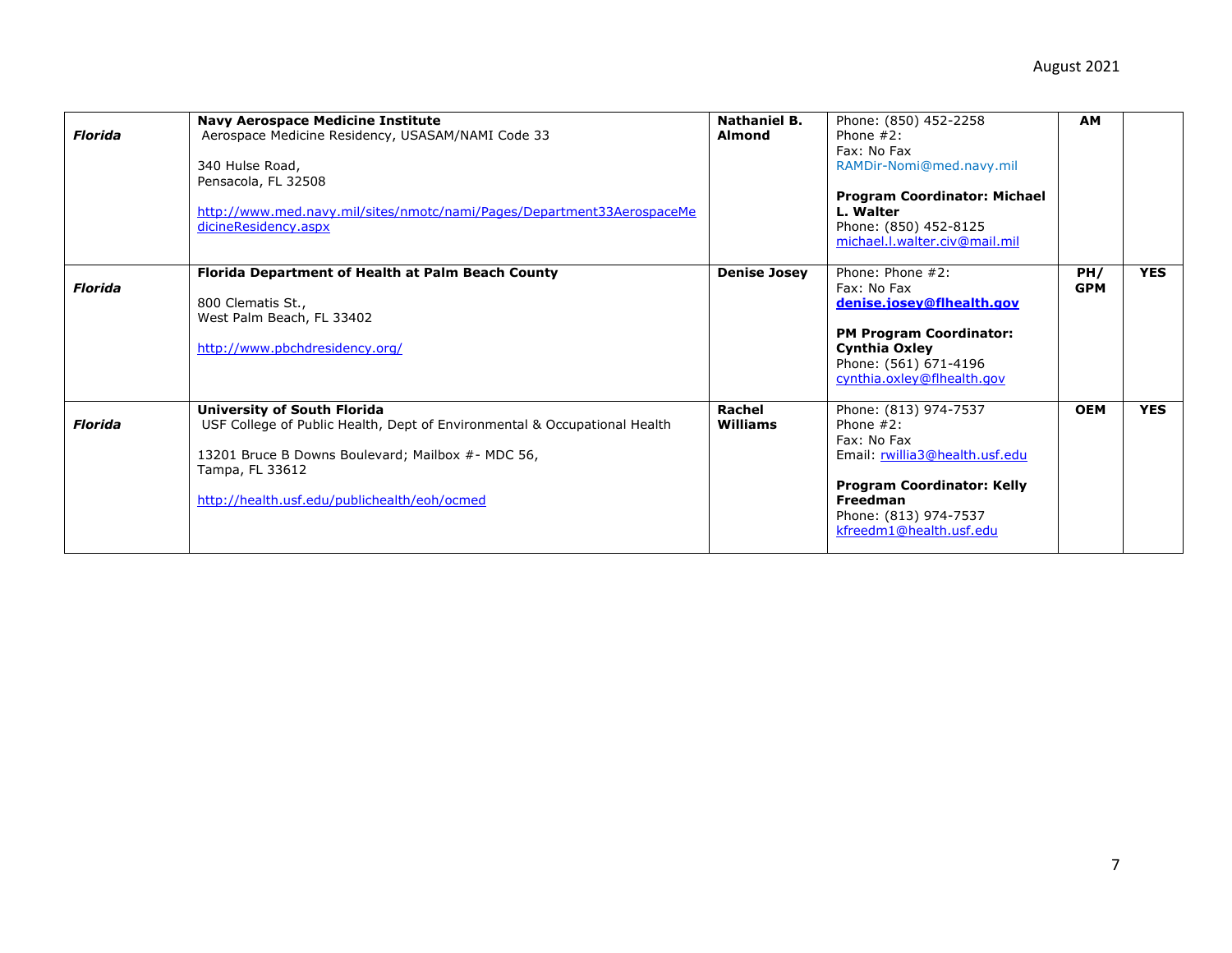| Georgia | <b>Centers for Disease Control and Prevention (CDC) Program</b><br>US Public Health Service, Preventive Medicine Residency<br>1600 Clifton Road, NE MS E-92,<br>Atlanta, GA 30333<br>http://www.cdc.gov/prevmed/index.html                                                                 | <b>Antonio Neri</b>       | Phone: 404-498-6181<br>Phone $#2$ :<br>Fax: No Fax<br>ANeri@cdc.gov<br><b>PMR Program Coordinator:</b><br><b>Laverne Bates</b><br>Phone:<br>gyh9@cdc.gov                                 | PH/<br><b>GPM</b> |            |
|---------|--------------------------------------------------------------------------------------------------------------------------------------------------------------------------------------------------------------------------------------------------------------------------------------------|---------------------------|------------------------------------------------------------------------------------------------------------------------------------------------------------------------------------------|-------------------|------------|
| Georgia | <b>Emory University</b><br>Emory University School of Medicine, Department of Family and Preventive<br>Medicine<br>1841 Clifton Rd,, Suite 508<br>Atlanta, GA 30329<br>https://med.emory.edu/departments/family-preventive/divisions-<br>programs/preventive-medicine/residency/index.html | <b>Richard</b><br>Goodman | Phone: (404) 727-1513<br>Phone $#2$ :<br>Fax: No Fax<br>rgood02@emory.edu<br><b>Program Coordinator: Mary</b><br>Davis, MPH<br>Phone: 404-712-6331<br>mary.davis@emory.edu               | PH/<br><b>GPM</b> | <b>YES</b> |
| Georgia | <b>Morehouse School of Medicine</b><br>720 Westview Drive SW,<br>Atlanta, GA 30310<br>http://www.msm.edu/Education/GME/PHPMResidencyProgram/index.php                                                                                                                                      | Sonja<br><b>Hutchins</b>  | Phone: (404) 756-5284<br>Phone $#2$ :<br>Fax: No Fax<br>shutchins@msm.edu<br><b>Residency Program Manager:</b><br><b>Carla Durham Walker</b><br>Phone: (404) 752-1852<br>cdurham@msm.edu | PH/<br><b>GPM</b> | <b>YES</b> |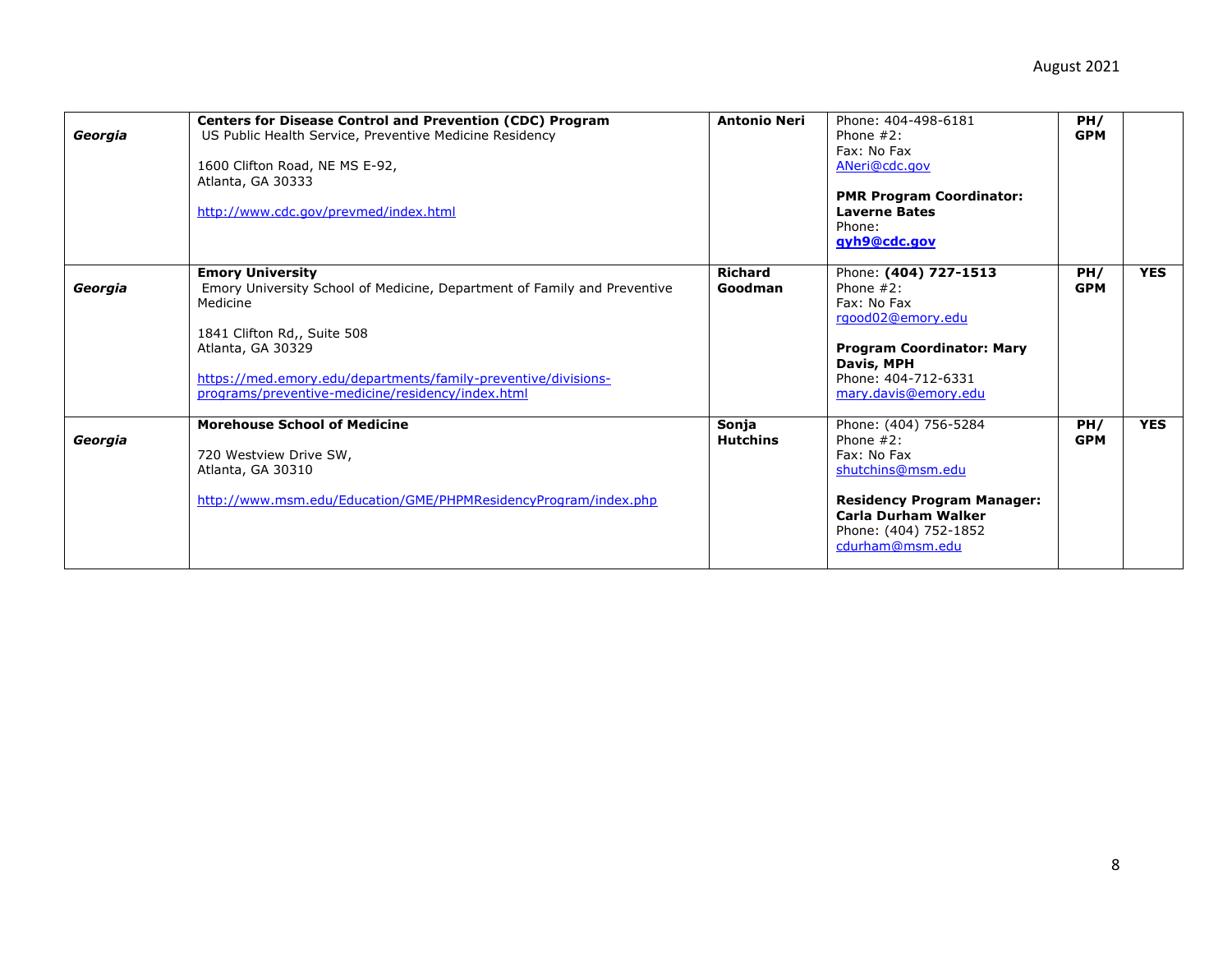| Illinois        | Cook County Health and Hospitals System/ Northwestern Feinberg<br>School of Medicine General Preventive Medicine and Public Health<br>Program<br>John H. Stroger Jr. Hospital of Cook County,<br>1901 West Polk, 6th Floor Prof Bldg,<br>Chicago, IL 60612<br>http://www.cookcountyhhs.org/medical-clinicalservices/department-<br>medicine/general-medicine/preventative-medicine/ | Juleigh M<br><b>Nowinski</b><br><b>Konchak</b> | Phone:<br>Phone $#2$ :<br>Fax: No Fax<br>jkonchak@cookcountyhhs.org<br><b>Academic Coordinator:</b><br><b>Christie Edwards</b><br>Phone: (312) 864-4446<br>credwards@cookcountyhhs.org | PH/<br><b>GPM</b> | <b>NO</b>  |
|-----------------|-------------------------------------------------------------------------------------------------------------------------------------------------------------------------------------------------------------------------------------------------------------------------------------------------------------------------------------------------------------------------------------|------------------------------------------------|----------------------------------------------------------------------------------------------------------------------------------------------------------------------------------------|-------------------|------------|
| <i>Illinois</i> | University of Illinois-Chicago<br>UIC Residency in Occupational and Environmental Medicine,<br>M/C 684, 835 S Wolcott Avenue, Room E-144<br>Chicago, IL 60612<br>http://www.uic.edu/sph/glakes/residency                                                                                                                                                                            | <b>Daniel</b><br><b>Bakston</b>                | Phone: 312-355-3554<br>Phone $#2$ :<br>Fax: No Fax<br>dbakston@uic.edu<br><b>Program Coordinator: Shelly</b><br>Lanz<br>Phone: (312) 996-5804<br>slanz@uic.edu                         | <b>OM</b>         | <b>YES</b> |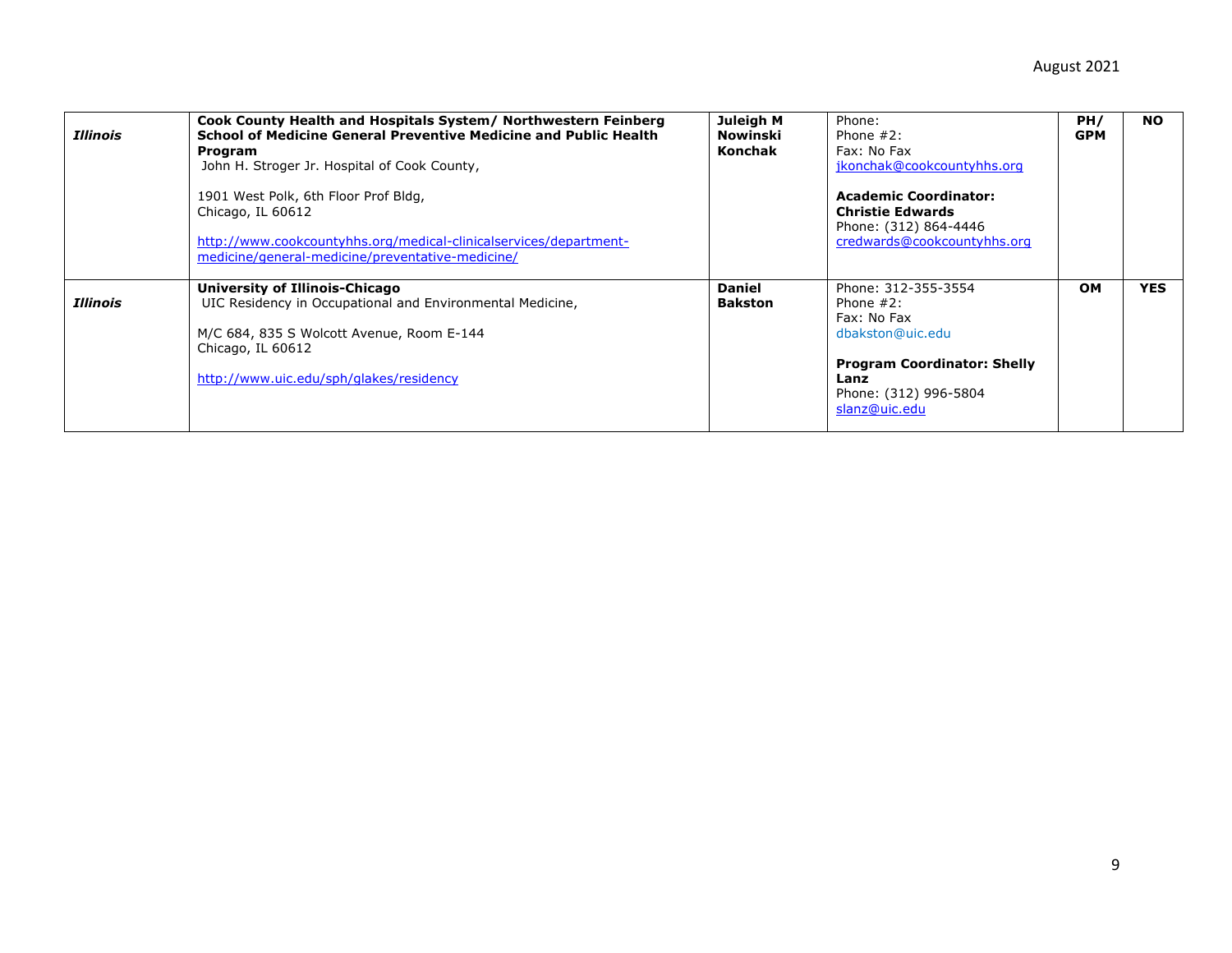| Kentucky | University of Kentucky<br>Department of Preventive Medicine & Environmental Health,<br>University of Kentucky College of Public Health, 111 Washington Avenue<br>Lexington, KY 40536<br>http://cph.uky.edu/departments/preventive-medicine-and-environmental-<br>health                 | Tisha Johnson            | Phone: 859-218-2233<br>Phone $#2:$<br>Fax: No Fax<br>tisha.johnson@uky.edu<br>Administrative Associate/<br><b>Residency Coordinator: Kelly</b><br>Werner<br>Phone:<br>kelly.werner@uky.edu   | PH/<br><b>GPM</b> | <b>YES</b> |
|----------|-----------------------------------------------------------------------------------------------------------------------------------------------------------------------------------------------------------------------------------------------------------------------------------------|--------------------------|----------------------------------------------------------------------------------------------------------------------------------------------------------------------------------------------|-------------------|------------|
| Kentucky | University of Kentucky<br>Department of Preventive Medicine & Environmental Health,<br>University of Kentucky College of Public Health, 111 Washington Avenue, Suite<br>220<br>Lexington, KY 40536<br>http://cph.uky.edu/academic-programs/residency-programs/occupational-<br>medicine | Susan<br><b>Spengler</b> | Phone: 859-218-2100<br>Phone $#2$ :<br>Fax: No Fax<br>sspengl@uky.edu<br><b>Administrative Associate/</b><br><b>Residency Coordinator: Kelly</b><br>Werner<br>Phone:<br>kelly.werner@uky.edu | <b>OEM</b>        | <b>YES</b> |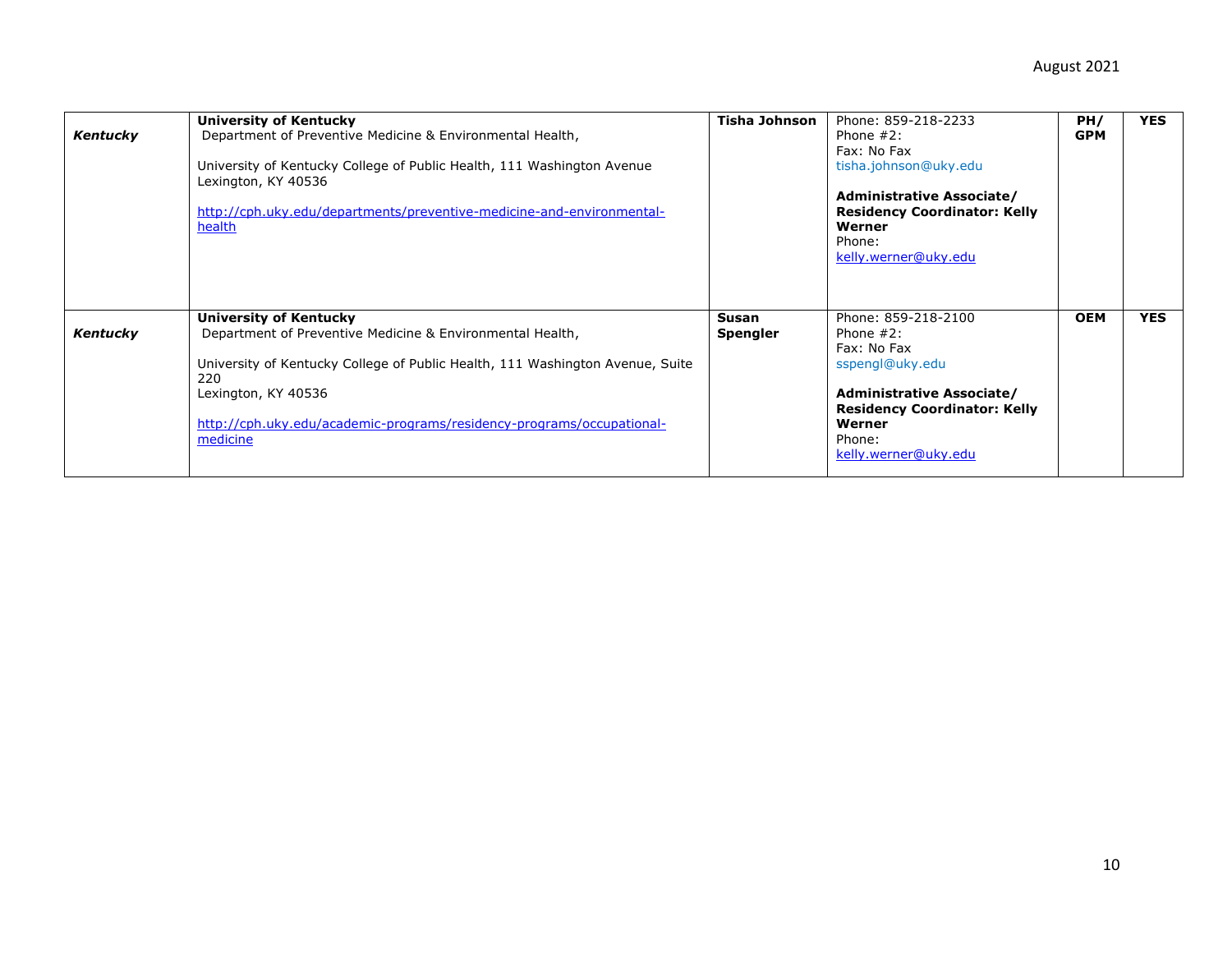|           | <b>Tulane University School of Public Health and Tropical Medicine</b> | Clarissa Hoff | Phone: 504-988-4700             | PH/        | <b>YES</b> |
|-----------|------------------------------------------------------------------------|---------------|---------------------------------|------------|------------|
| Louisiana | Department of Family and Community Medicine, Preventive Medicine       |               | Phone $#2$ :                    | <b>GPM</b> |            |
|           | Residency                                                              |               | Fax: No Fax                     |            |            |
|           |                                                                        |               | choff@tulane.edu                |            |            |
|           | 1430 Tulane Avenue, #8033,                                             |               |                                 |            |            |
|           | New Orleans, LA 70112                                                  |               | <b>PM Program Manager: Lisa</b> |            |            |
|           |                                                                        |               | <b>Dougherty</b>                |            |            |
|           | http://www.prevmed.tulane.edu                                          |               | Phone: (504) 988-4700           |            |            |
|           |                                                                        |               | Imills@tulane.edu               |            |            |
|           |                                                                        |               |                                 |            |            |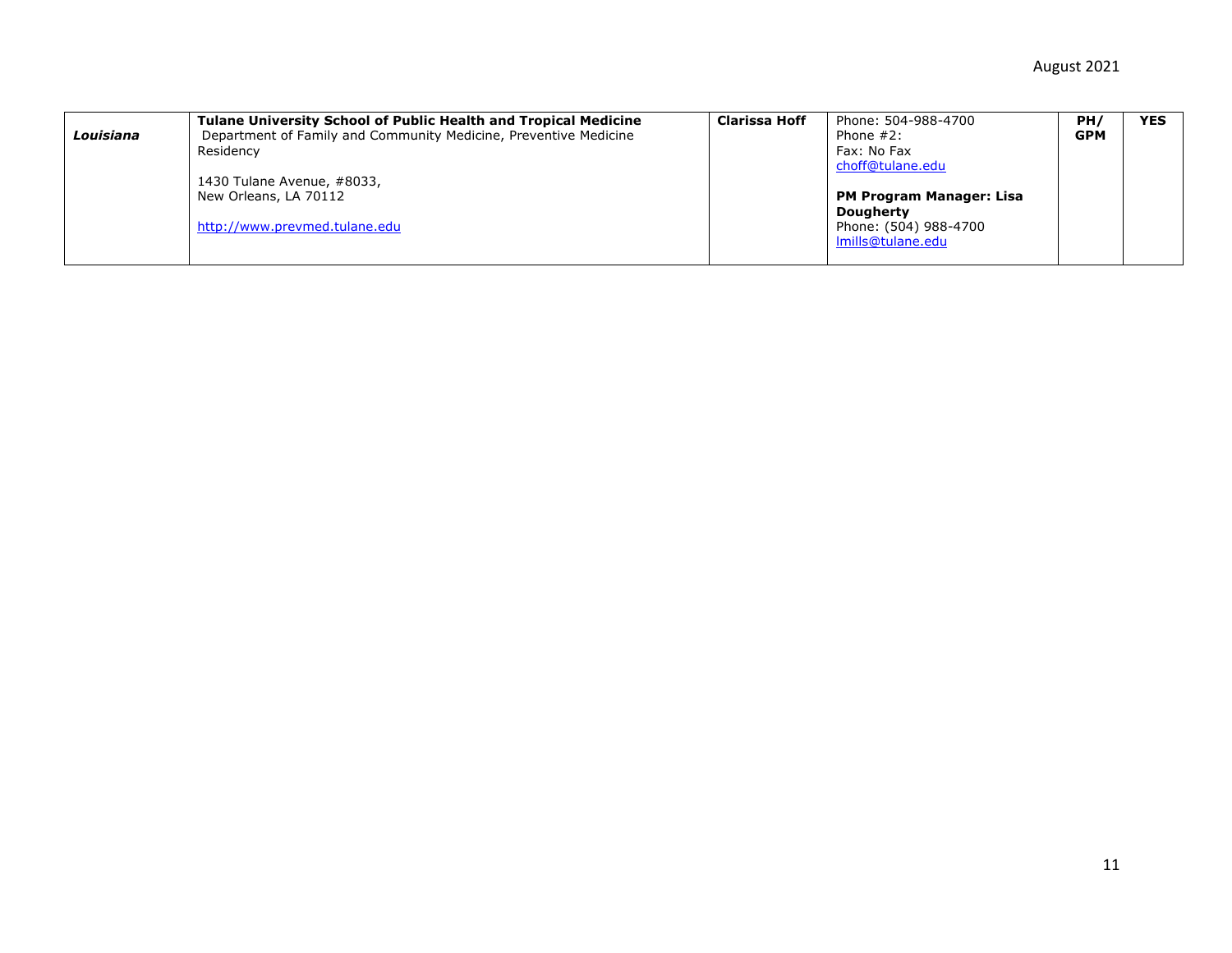| <b>Maine</b> | <b>Maine Medical Center</b><br>22 Bramhall Street, Maine Medical Center<br>Portland, ME 04102-3175                             | <b>Christina Holt</b> | Phone: (207) 662-2876<br>Phone $#2$ :<br>Fax: No Fax<br>holtc@mmc.org                                                | PH/<br><b>GPM</b> |  |
|--------------|--------------------------------------------------------------------------------------------------------------------------------|-----------------------|----------------------------------------------------------------------------------------------------------------------|-------------------|--|
|              | https://mainehealth.org/maine-medical-center/education-research/students-<br>residents-fellows/residencies/preventive-medicine |                       | <b>Medical Education Program</b><br><b>Administrator: Brianne</b><br><b>Hodgkins</b><br>Phone:<br>bhodgkins1@mmc.org |                   |  |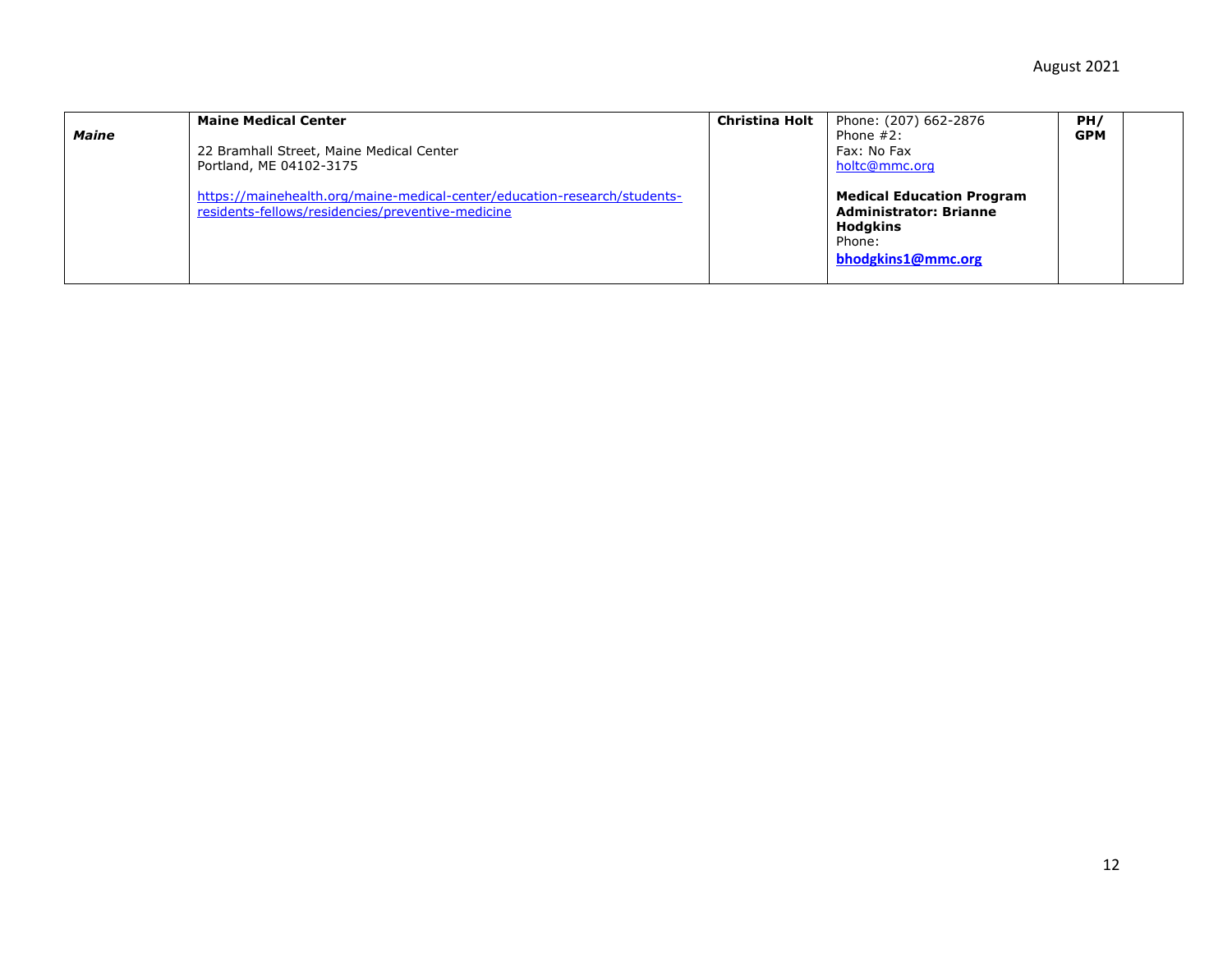| <b>Maryland</b> | <b>Johns Hopkins University</b><br>Johns Hopkins Bloomberg School of Public Health, Preventive Medicine<br>Residency Program<br>615 North Wolfe Street, Room WB602<br>Baltimore, MD 21205<br>http://www.jhsph.edu/qpmr                                                                    | <b>Clarence Lam</b>               | Phone: 410-955-3630<br>Phone $#2$ :<br>Fax: No Fax<br>ckl@jhu.edu<br><b>Residency Programs Manager:</b><br><b>Dottie Becraft</b><br>Phone: (410) 955-3362<br>dbecraft@jhu.edu                     | PH/<br><b>GPM</b> | <b>YES</b> |
|-----------------|-------------------------------------------------------------------------------------------------------------------------------------------------------------------------------------------------------------------------------------------------------------------------------------------|-----------------------------------|---------------------------------------------------------------------------------------------------------------------------------------------------------------------------------------------------|-------------------|------------|
| <b>Maryland</b> | <b>Johns Hopkins University</b><br>Johns Hopkins Bloomberg School of Public Health, Occupational Medicine<br>Residency Program<br>615 North Wolfe Street, Rm WB602,<br>Baltimore, MD 21205<br>http://www.jhsph.edu/OMR/                                                                   | Aisha B Rivera<br><b>Margarin</b> | Phone: 410-955-3630<br>Phone $#2$ :<br>Fax: No Fax<br>ariver28@jhu.edu<br><b>Residency Programs Manager:</b><br><b>Dottie Becraft</b><br>Phone: (410) 955-3362<br>dbecraft@jhu.edu                | <b>OEM</b>        | <b>YES</b> |
| <b>Maryland</b> | <b>University of Maryland</b><br>University of Maryland School of Medicine, HH221A<br>660 W Redwood Street,<br>Baltimore, MD 21201<br>http://www.medschool.umaryland.edu/epidemiology/residency/                                                                                          | <b>Wendy Lane</b>                 | Phone: 410-706-7865<br>Phone $#2$ :<br>Fax: No Fax<br>wlane@som.umarvland.edu<br>Program coordinator: Lauren<br><b>Schmand</b><br>Phone: (410) 706-2406<br>Ischmand@epi.umaryland.edu             | PH/<br><b>GPM</b> | <b>YES</b> |
| <b>Maryland</b> | Uniformed Services University of Health Sciences/National Capital<br>Consortium<br>, Preventive Medicine Residency<br>Uniformed Services University of the Health Sciences, PMB Room A1040A<br>4301 Jones Bridge Road<br>Bethesda, MD 20814<br>http://www.usuhs.edu/pmb/gpmresidency.html | <b>Amy Costello</b>               | Phone: 301-295-3719<br>Phone $#2$ :<br>Fax: No Fax<br>amy.costello@usuhs.edu<br><b>Program Coordinator: Shelley</b><br><b>McCallum</b><br>Phone: (301) 295-3717<br>shelley.mccallum.ctr@usuhs.edu | PH/<br><b>GPM</b> |            |
| <b>Maryland</b> | <b>Uniformed Services University of Health Sciences/National Capital</b><br>Consortium<br>, Occupational Medicine Residency Program<br>Uniformed Services University of the Health Sciences, PMB, Room A-1040A<br>4301 Jones Bridge Road<br>Bethesda, MD 20814                            | Pamela L.<br><b>Krahl</b>         | Phone: 301-295-3718<br>Phone $#2$ :<br>Fax: No Fax<br>pamela.krahl@usuhs.edu<br><b>Residency Program</b><br><b>Administrato: Douglas Smith</b>                                                    | <b>OEM</b>        |            |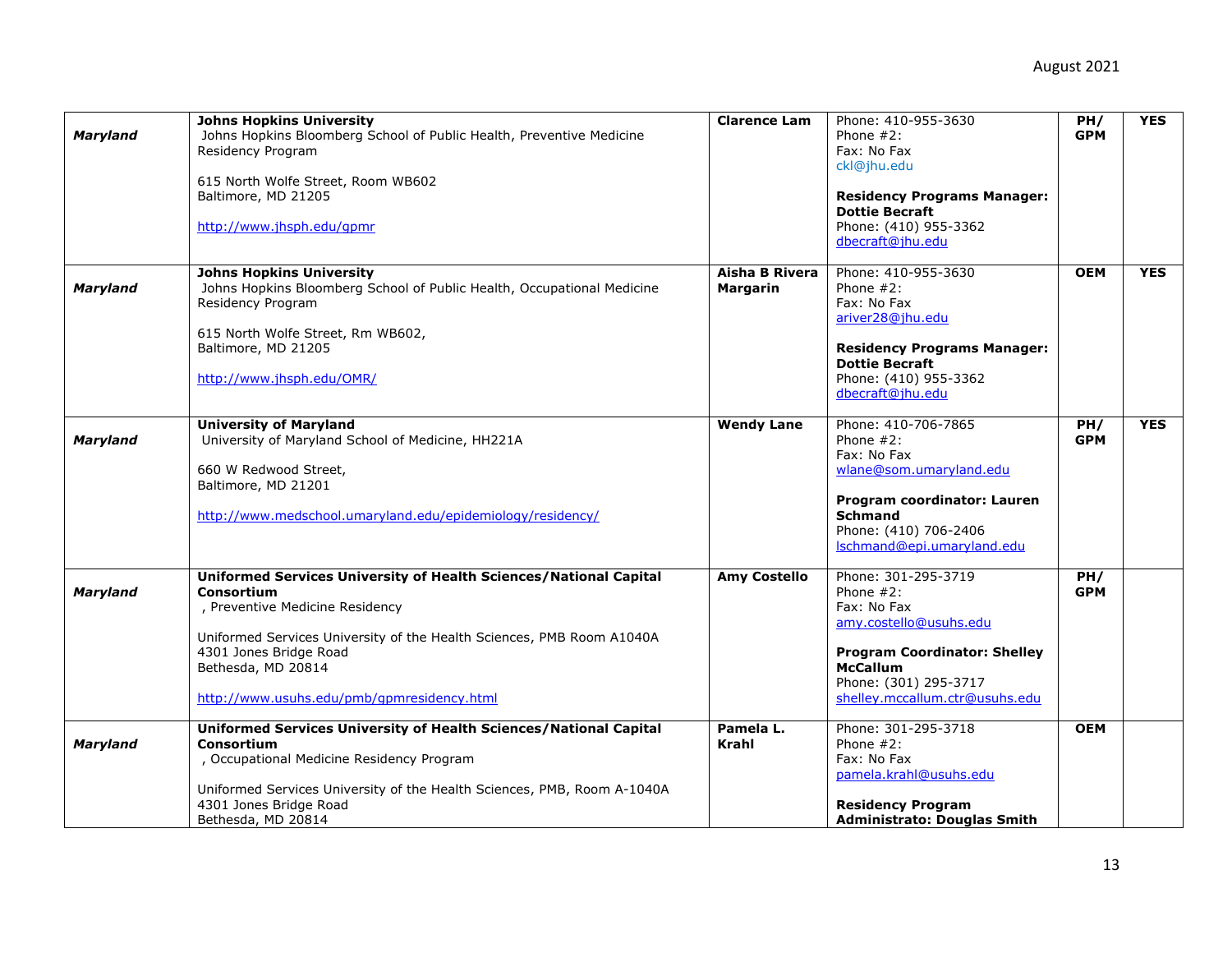| https://www.usuhs.edu/pmb/oem |  | Phone: (301) 295-1668<br>douglas.smith.ctr@usuhs.edu |  |  |
|-------------------------------|--|------------------------------------------------------|--|--|
|-------------------------------|--|------------------------------------------------------|--|--|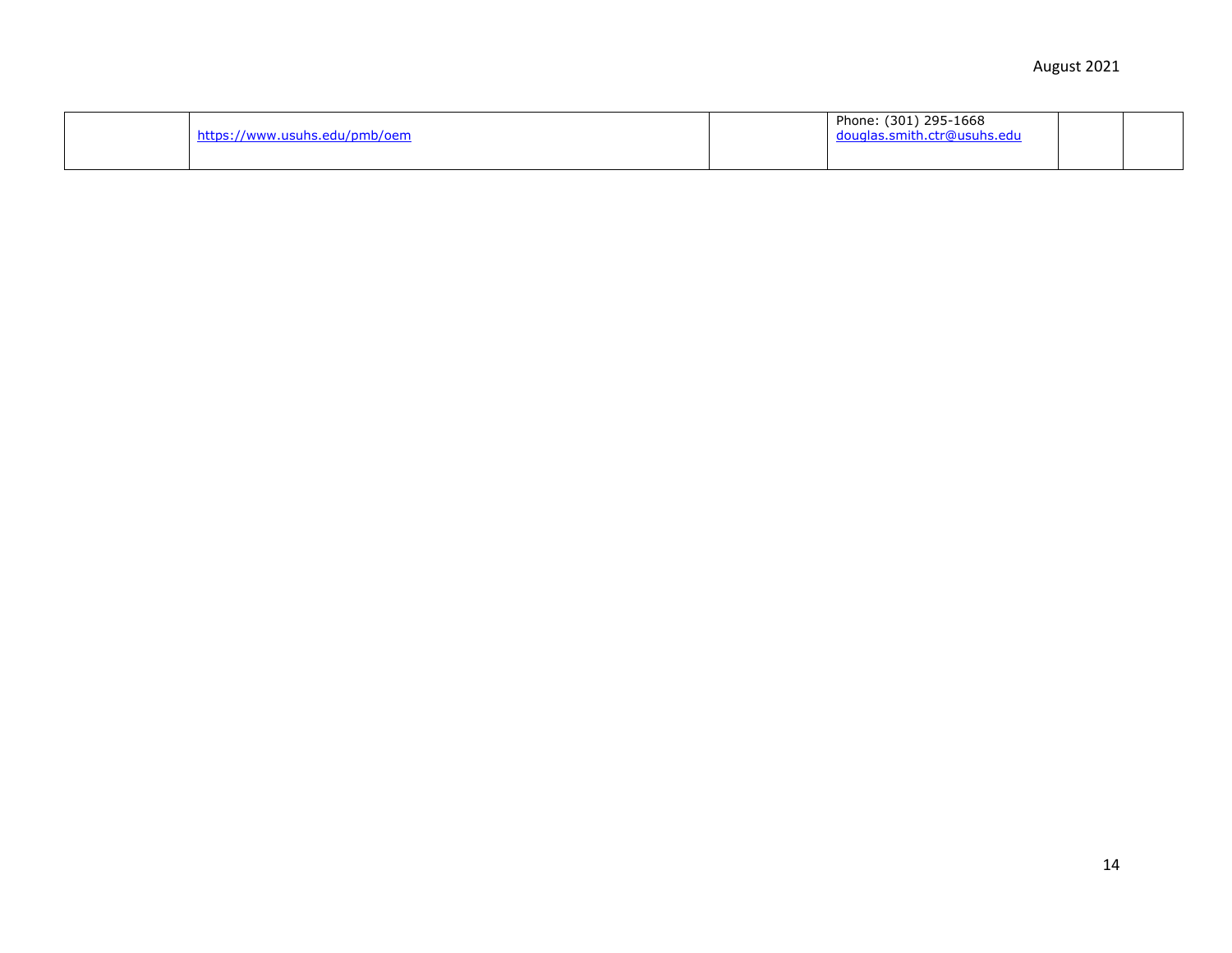| <b>Massachusetts</b> | <b>Boston University</b><br>Boston University School of Medicine,<br>801 Massachusetts Avenue, 2nd floor,<br>Boston, MA 02118<br>http://www.bumc.bu.edu/medfellowship                                                  | Pablo A<br><b>Buitron</b>       | Phone: 617-414-6963<br>Phone #2: 617-414-4676<br>Fax: No Fax<br>Email:<br>Pablo.BuitrondelaVega@bmc.org<br>Program Manager: Linda<br><b>Neville</b><br>Phone: (617) 638-8344<br>linda.neville@bmc.org | PH/<br><b>GPM</b> | <b>NO</b>  |
|----------------------|------------------------------------------------------------------------------------------------------------------------------------------------------------------------------------------------------------------------|---------------------------------|-------------------------------------------------------------------------------------------------------------------------------------------------------------------------------------------------------|-------------------|------------|
| <b>Massachusetts</b> | <b>Harvard School of Public Health</b><br>Harvard School of Public Health, Environmental & Occupational Medicine &<br>Epidemiology<br>665 Huntington Avenue,<br>Boston, MA 02115<br>www.hsph.harvard.edu/research/oemr | <b>Stefanos</b><br><b>Kales</b> | Phone: 617-665-1580<br>Phone $#2$ :<br>Fax: No Fax<br>skales@hsph.harvard.edu<br>Program Coordinator: Carmen<br>Annie A Rodriguez<br>Phone: (617) 432-3937<br>crodriquez@hsph.harvard.edu             | <b>OEM</b>        | <b>NO</b>  |
| <b>Massachusetts</b> | <b>University of Massachusetts Medical School</b><br>Department of Family Medicine and Community Health,<br>55 Lake Avenue North,<br>Worcester, MA 01655<br>https://www.umassmed.edu/fmch/residency/prev_med/          | <b>Jacalyn</b><br>Coghlin-Strom | Phone: 774-442-5615<br>Phone $#2$ :<br>Fax: No Fax<br>jackie.coghlin-<br>strom@umassmed.edu<br>Program Coordinator: Linda<br><b>Hollis</b><br>Phone: (774) 442-6499<br>linda.hollis@umassmed.edu      | PH/<br><b>GPM</b> | <b>YES</b> |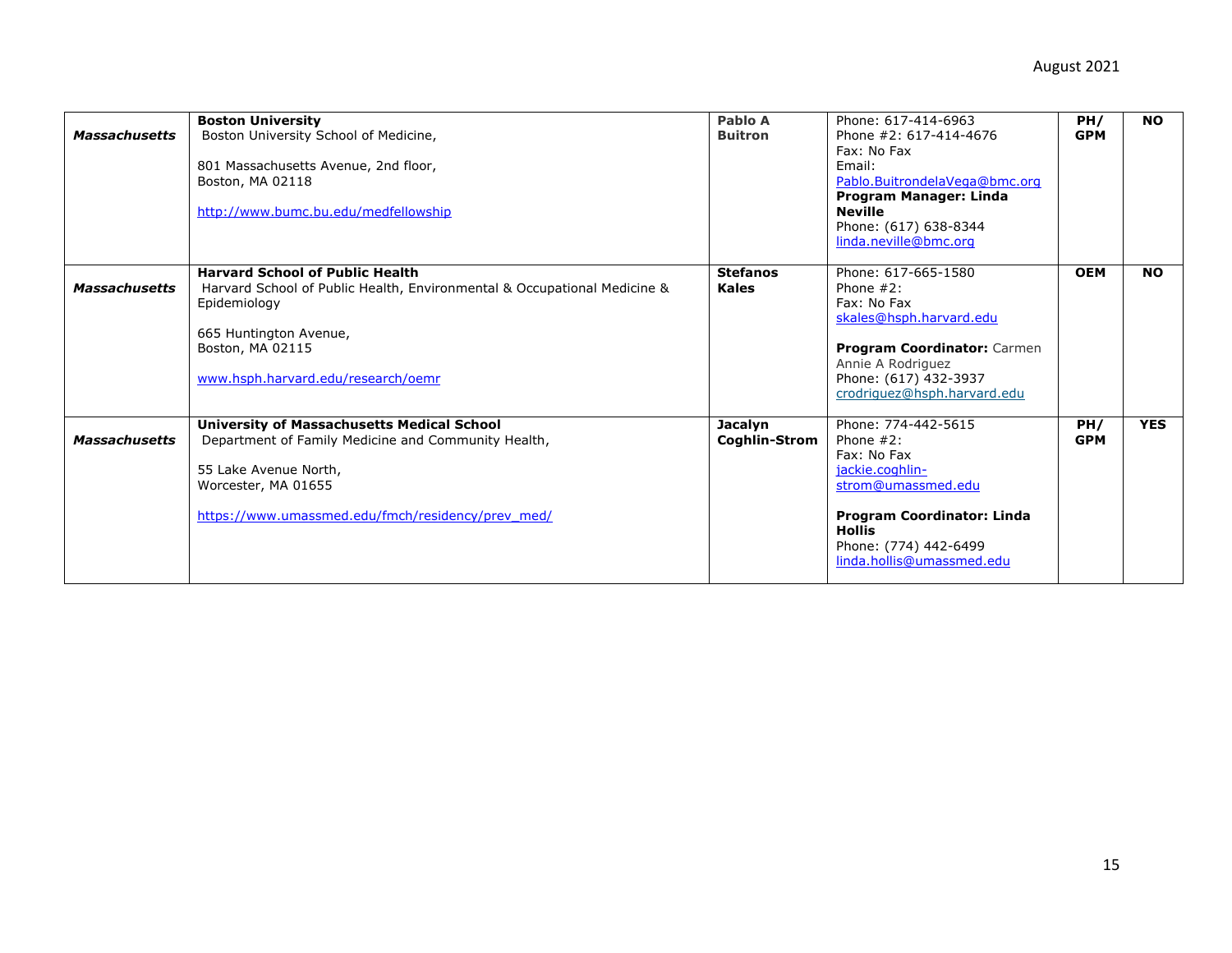| <b>Michigan</b> | <b>University of Michigan</b><br>University of Michigan School of Public Health,<br>1415 Washington Heights,<br>Ann Arbor, MI 48109<br>http://www.sph.umich.edu/pmr/ | <b>Laura Power</b>       | Phone: (734) 647-5306<br>Phone $#2$ :<br>Fax: No Fax<br>lejohns@umich.edu<br><b>Program Coordinator: Shawna</b><br><b>Matzinger</b><br>Phone: (734) 647-1120<br>shawnlea@umich.edu   | PH/<br><b>GPM</b> | <b>NO</b> |
|-----------------|----------------------------------------------------------------------------------------------------------------------------------------------------------------------|--------------------------|--------------------------------------------------------------------------------------------------------------------------------------------------------------------------------------|-------------------|-----------|
| <b>Michigan</b> | <b>Wayne State University School of Public Health</b><br>3939 Woodward,<br>Detroit, MI 48201<br>https://familymedicine.med.wayne.edu/preventive                      | James<br><b>Blessman</b> | Phone: (313) 577-6858<br>Phone $#2$ :<br>Fax: No Fax<br>james.blessman@wayne.edu<br><b>Program Coordinator: Rose</b><br>Moschelli<br>Phone: (248) 601-4900<br>rmoschel@med.wayne.edu | PH/<br><b>GPM</b> |           |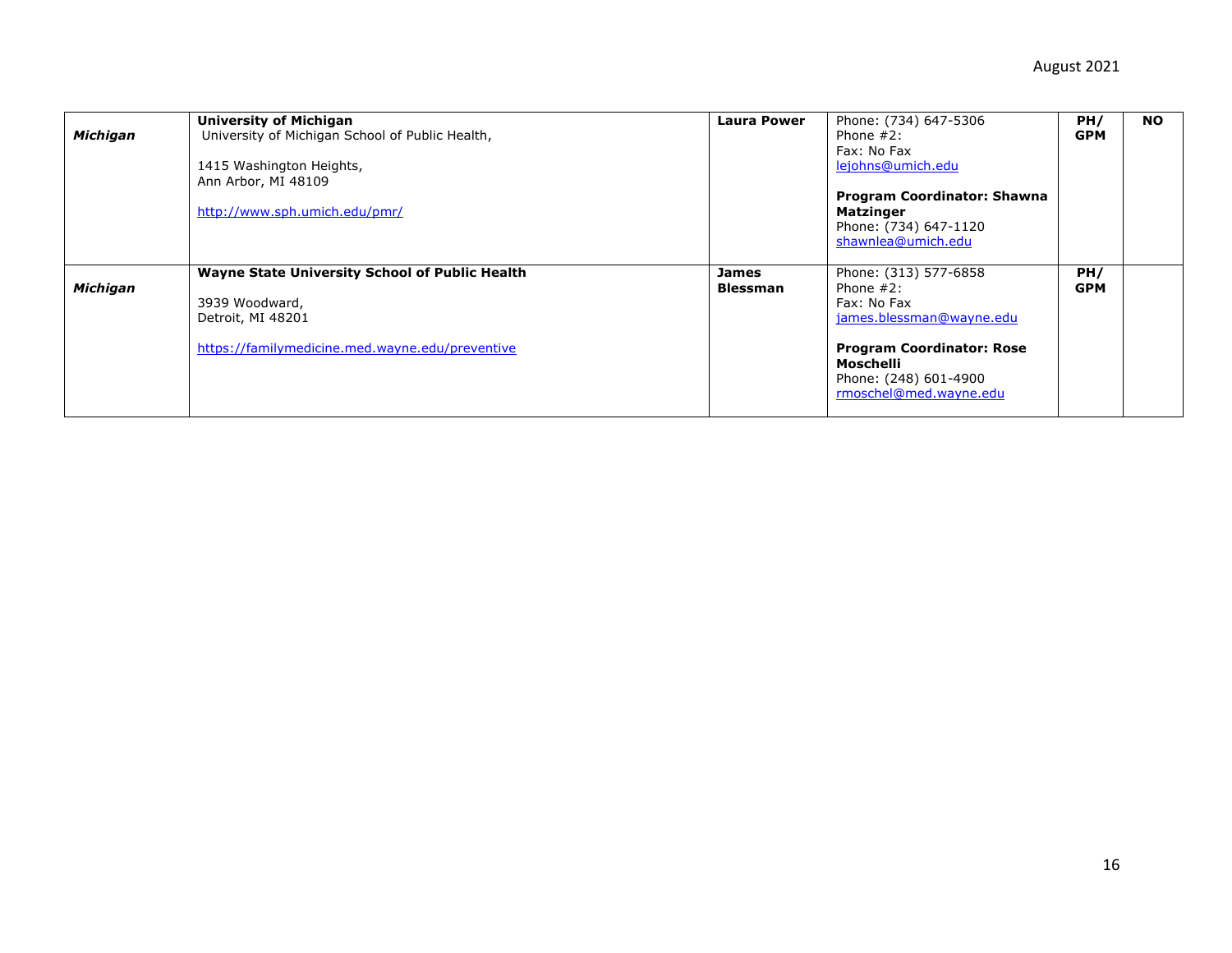| <b>Minnesota</b> | <b>Mayo Clinic College of Medicine</b><br>Mavo School of Graduate Medical Education.<br>200 First Street, S.W., Mayo Clinic, MA17<br>Rochester, MN 55905<br>https://www.mayo.edu/mayo-clinic-school-of-graduate-medical-<br>education/residencies-fellowships/preventive-medicine/preventive-medicine-<br>fellowship-minnesota | M. Hassan<br>Murad             | Phone: 507-284-9966<br>Phone $#2$ :<br>Fax: No Fax<br>murad.mohammad@mayo.edu<br><b>Education Program</b><br><b>Coordinator: Mary Rahman</b><br>Phone: (507) 284-9966<br>Rahman.Mary@mayo.edu  | PH/<br><b>GPM</b> | <b>YES</b> |
|------------------|--------------------------------------------------------------------------------------------------------------------------------------------------------------------------------------------------------------------------------------------------------------------------------------------------------------------------------|--------------------------------|------------------------------------------------------------------------------------------------------------------------------------------------------------------------------------------------|-------------------|------------|
| Minnesota        | <b>Mayo School of Graduate Medical Education</b><br>200 First Street, SW,<br>Rochester, MN 55905<br>https://college.mayo.edu/academics/residencies-and-fellowships/aerospace-<br>medicine-fellowship-minnesota                                                                                                                 | <b>Robert</b><br><b>Haddon</b> | Phone: 507-284 - 3097<br>Phone $#2$ :<br>Fax: No Fax<br>haddon.robert@mayo.edu<br><b>Education Program</b><br><b>Coordinator: Mary Rahman</b><br>Phone: (507) 284-9966<br>Rahman.Mary@mayo.edu | <b>AM</b>         |            |
| <b>Minnesota</b> | <b>Health Partners Institute for Education and Research Program</b><br>HealthPartners St Paul Clinic.<br>MS 31300A, Occupational Medicine Residency, 205 S Wabasha<br>St. Paul, MN 55107<br>https://mnoccmedresidency.com/                                                                                                     | Zachary<br><b>McKinney</b>     | Phone:<br>Phone $#2$ :<br>Fax: No Fax<br>zeke.j.mckinney@healthpartners.<br>com<br><b>Program Coordinator: Kristen</b><br>L Hanten<br>Phone:<br>Kristen.L.Hanten@healthpartner<br>s.com        | <b>OEM</b>        | <b>NO</b>  |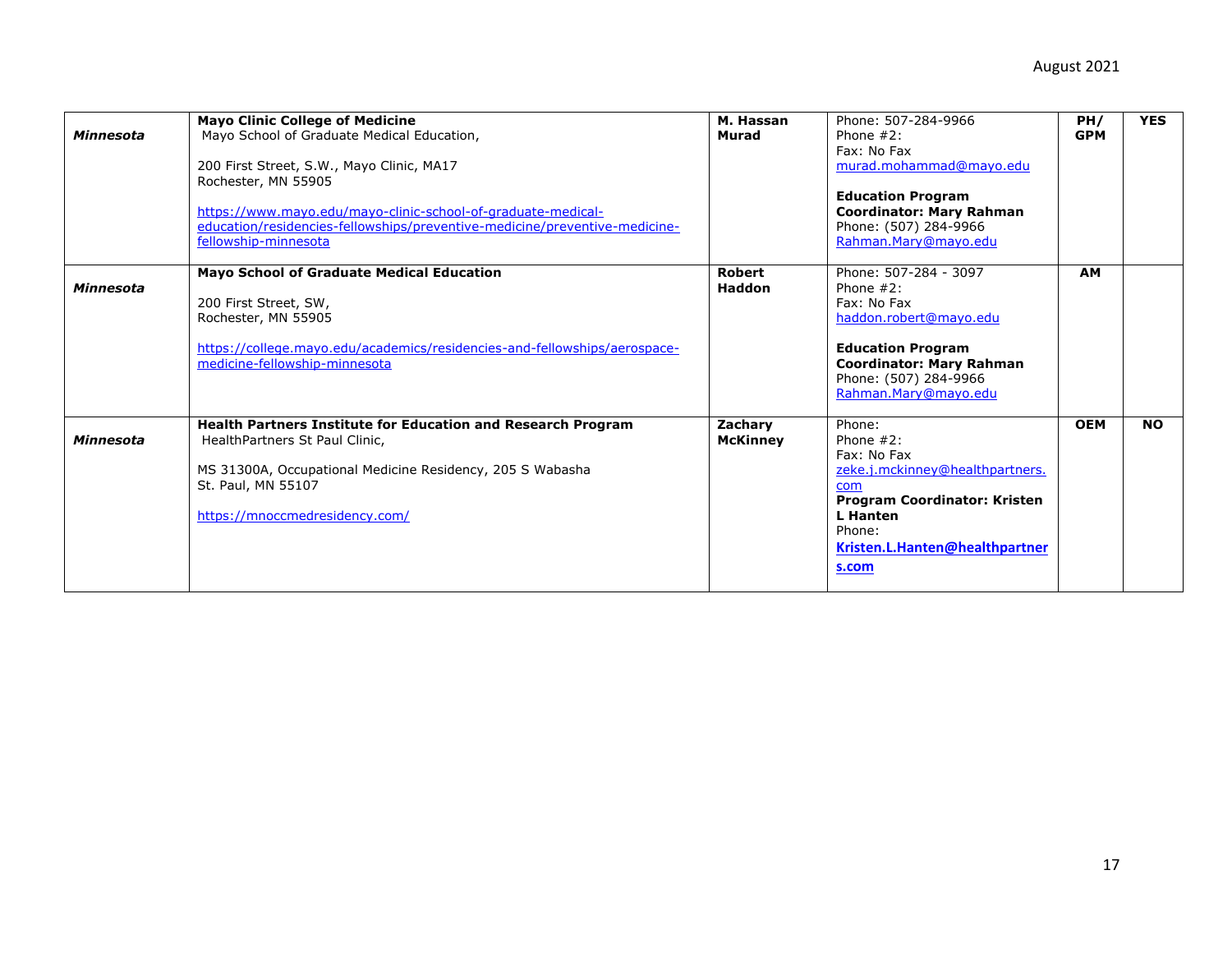|             | University of Mississippi School of Medicine | Joshua Mann | Phone: (601) 815-8969                                                                                     | PH/        | <b>YES</b> |
|-------------|----------------------------------------------|-------------|-----------------------------------------------------------------------------------------------------------|------------|------------|
| Mississippi | Department Of Preventive Medicine,           |             | Phone $#2$ :                                                                                              | <b>GPM</b> |            |
|             |                                              |             | Fax: No Fax                                                                                               |            |            |
|             | 2500 North State Street, Suite 408,          |             | imann4@umc.edu                                                                                            |            |            |
|             | Jackson, MS, 39216                           |             |                                                                                                           |            |            |
|             | https://www.umc.edu/prevmed/                 |             | <b>Program Coordinator: Hollie P</b><br>Thomas<br>Phone: (601) 984-1879<br><b>Email:</b> hpthomas@umc.edu |            |            |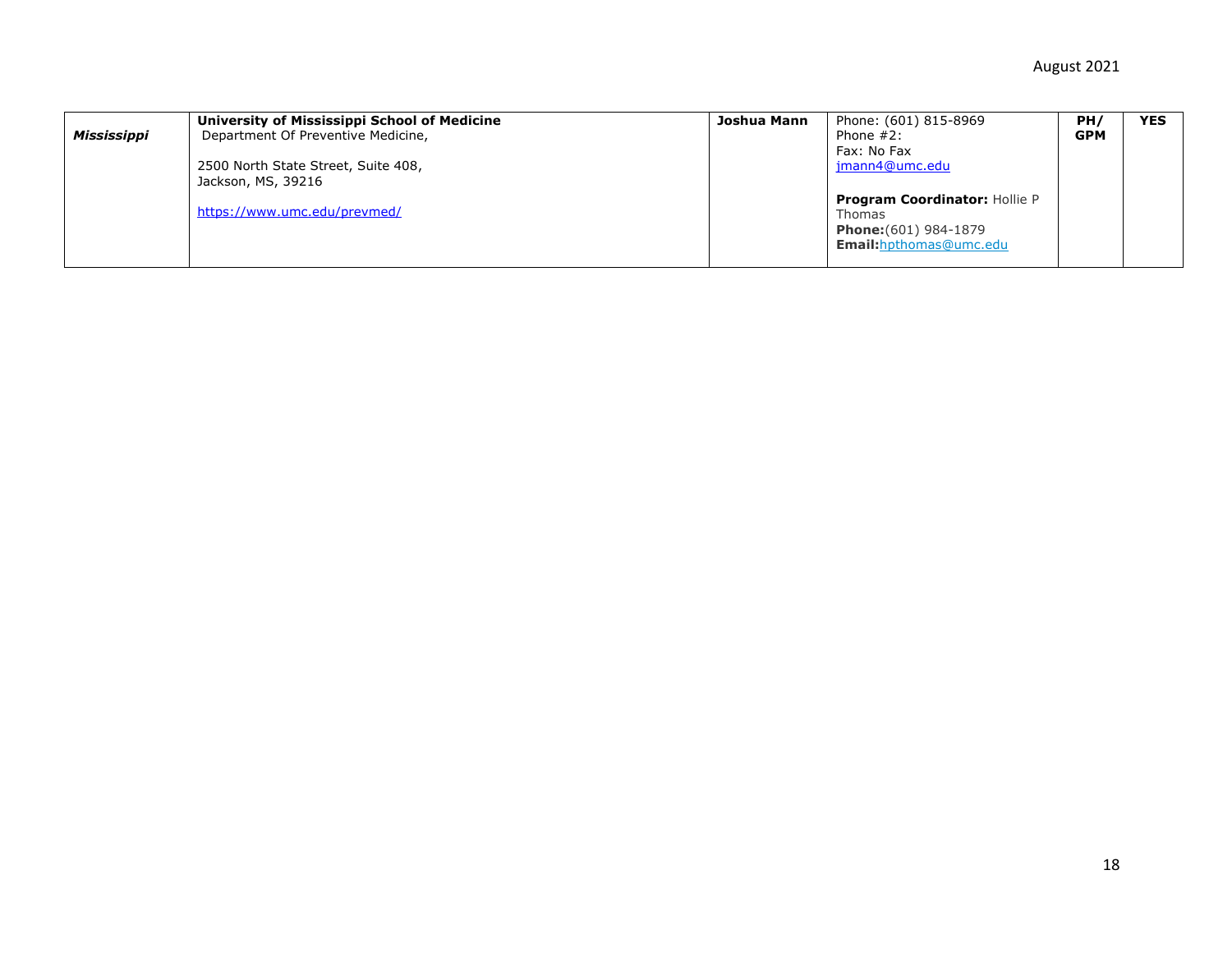| <b>Nevada</b> | Southern Nevada Health District Public Health and General Preventive<br>Medicine                        | <b>Cortland Lohff</b> | Phone: (702) 759-1695<br>Phone $#2$ :                                                                                          | PH/<br><b>GPM</b> |  |
|---------------|---------------------------------------------------------------------------------------------------------|-----------------------|--------------------------------------------------------------------------------------------------------------------------------|-------------------|--|
|               | 280 S. Decatur Blvd., PO Box 3902<br>Las Vegas, NV 89127<br>http://www.southernnevadahealthdistrict.org |                       | Fax: No Fax<br>lohff@snhd.org<br><b>Program Coordinator: Laura</b><br>Valentino<br>Phone: (702) 759-0609<br>valentino@snhd.org |                   |  |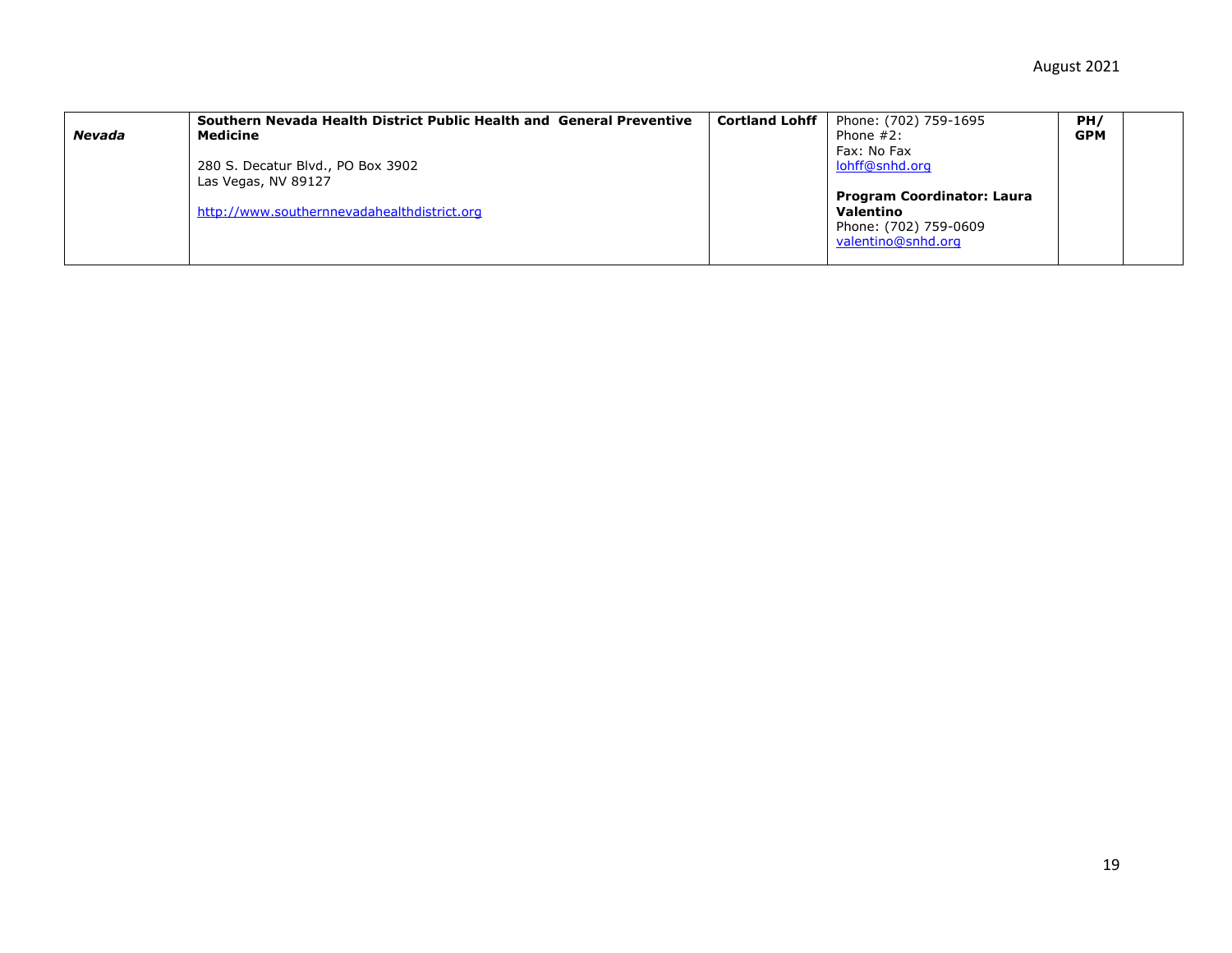| New<br><b>Hampshire</b> | Dartmouth-Hitchcock<br>1 Medical Center Dr., HB7251, Williamson Translational Research Building - TDI<br>Lebanon, NH 03756 | Alicia Zbehlik | Phone: 603-653-0809<br>Phone $#2$ :<br>Fax: No Fax<br>Alicia.J.Zbehlik@hitchcock.org                  | PH/<br><b>GPM</b> |  |
|-------------------------|----------------------------------------------------------------------------------------------------------------------------|----------------|-------------------------------------------------------------------------------------------------------|-------------------|--|
|                         | http://gme.dartmouth-hitchcock.org/leadership.html                                                                         |                | <b>Program Coordinator: Meghan</b><br>Waldner<br>Phone: 603-653-0809<br>Meghan.M.Waldner@hitchcock.or |                   |  |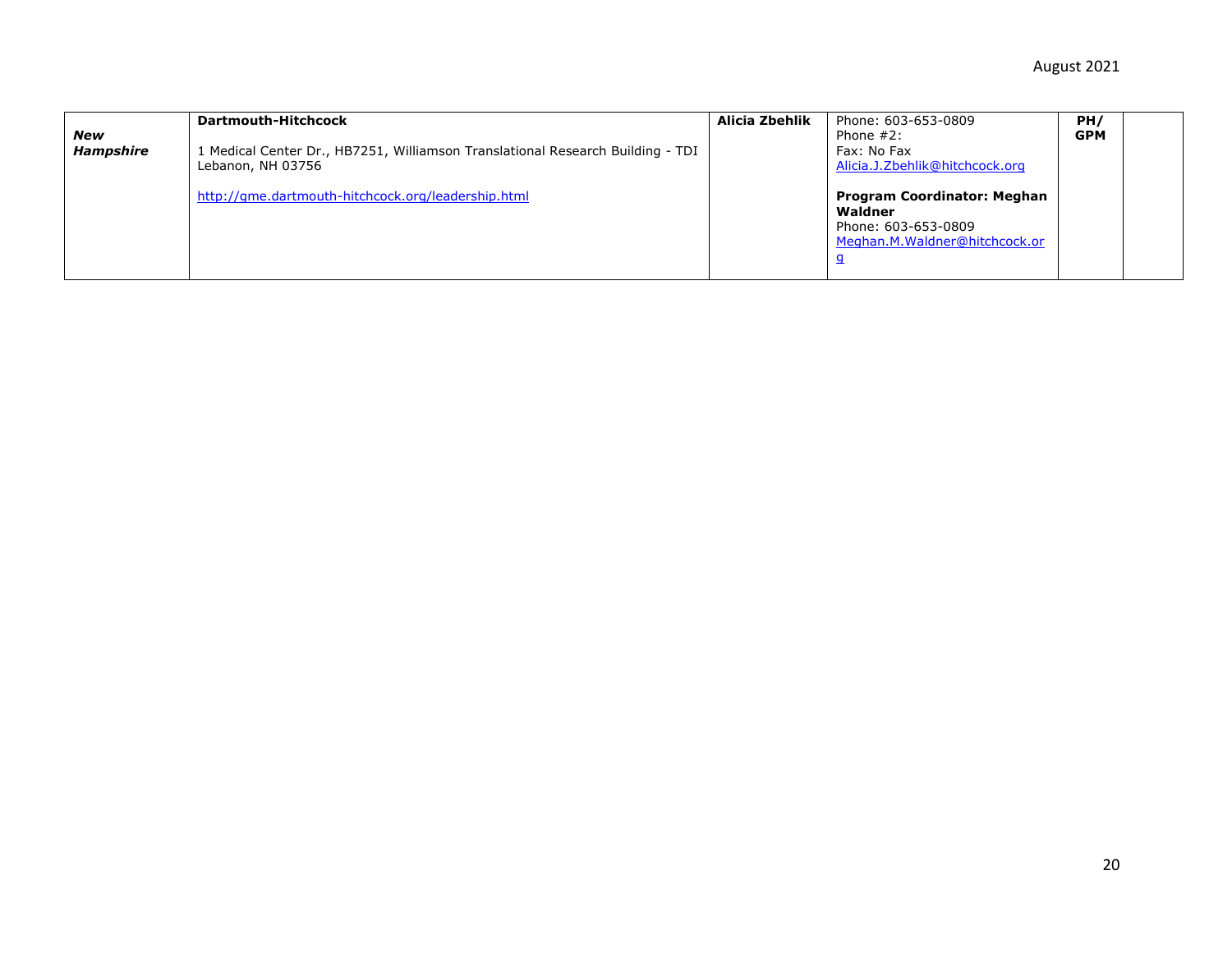| <b>New Jersey</b> | <b>Rutgers New Jersey Medical School</b><br>185 South Orange Ave., MSB 1506, P.O.Box 1709<br>Newark, NJ 07101-1709<br>http://nims.rutgers.edu/departments/medicine/preventive medicine residency<br>/index.cfm                                                         | <b>Pauline</b><br><b>Thomas</b> | Phone: 973-972-9384<br>Phone $#2$ :<br>Fax: No Fax<br>thomasp1@njms.rutgers.edu<br>Program Administrator: Lisa<br>Wade<br>Phone: (973) 972-7837<br>wadeli@njms.rutgers.edu                 | PH/<br><b>GPM</b> | <b>YES</b> |
|-------------------|------------------------------------------------------------------------------------------------------------------------------------------------------------------------------------------------------------------------------------------------------------------------|---------------------------------|--------------------------------------------------------------------------------------------------------------------------------------------------------------------------------------------|-------------------|------------|
| <b>New Jersey</b> | <b>Rutgers Robert Wood Johnson Medical School</b><br>Occupational Medicine Program,<br>170 Frelinghuysen Road,<br>Piscataway, NJ 08854<br>https://eohsi.rutgers.edu/graduate-programs/residency-and-fellowship-<br>program-in-occupational-and-environmental-medicine/ | <b>Michael Pratt</b>            | Phone: 848-445-6048<br>Phone $#2$ :<br>Fax: No Fax<br>pratt@eohsi.rutgers.edu<br><b>Program Support Specialist:</b><br>Tina Cirillo<br>Phone: (848) 445-6093<br>tcirillo@eohsi.rutgers.edu | <b>OEM</b>        | <b>YES</b> |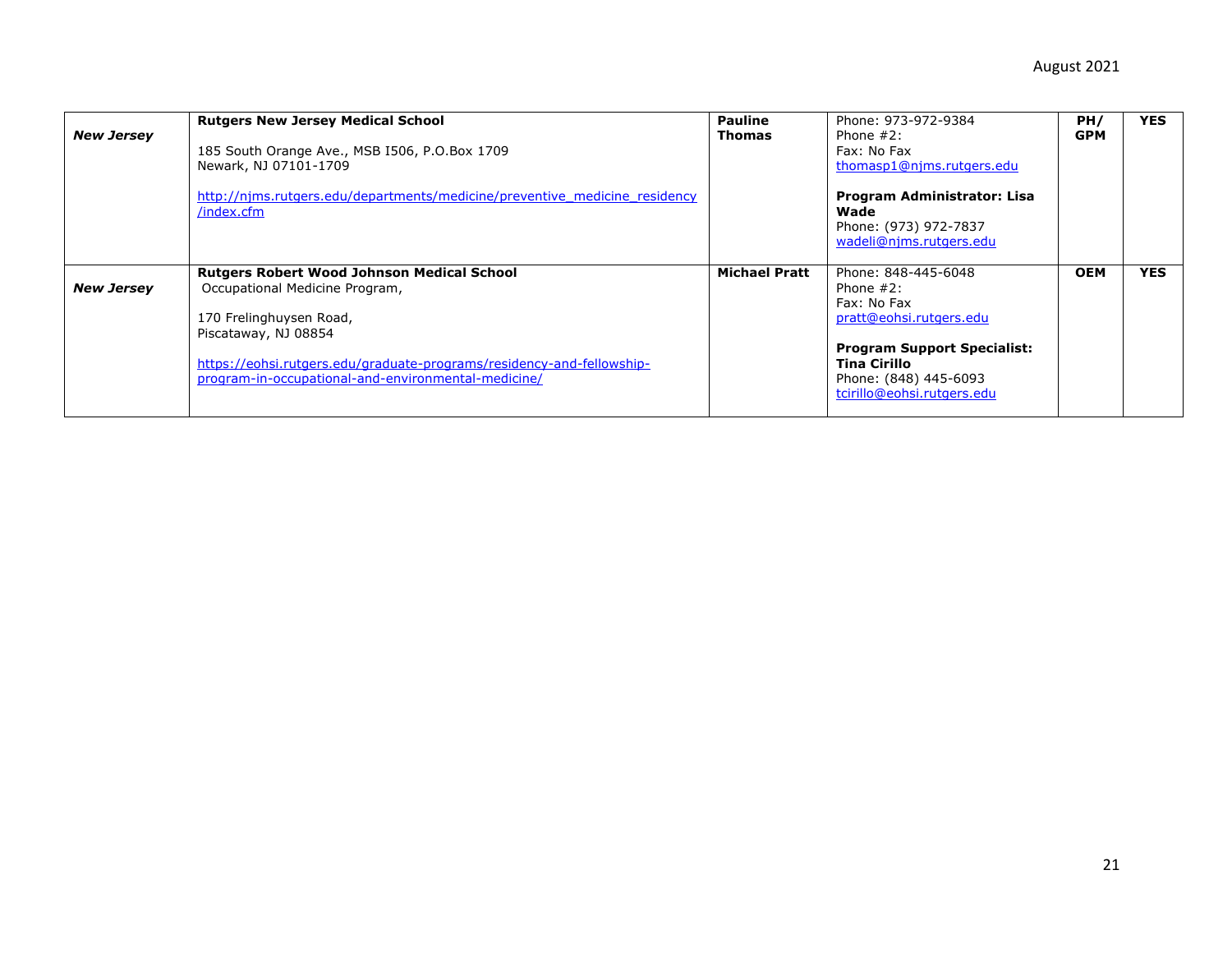| <b>New Mexico</b> | University of New Mexico School of Medicine<br>Department of Internal Medicine, Preventive Medicine Residency Program<br>MSC10-5550, 1 University of New Mexico<br>Albuguergue, NM 87131 | <b>Denece Kesler</b> | Phone: 505-272-2517<br>Phone $#2$ :<br>Fax: No Fax<br>dkesler@salud.unm.edu<br><b>Program Coordinator: Racquel</b> | PH/<br><b>GPM</b> | <b>YES</b> |
|-------------------|------------------------------------------------------------------------------------------------------------------------------------------------------------------------------------------|----------------------|--------------------------------------------------------------------------------------------------------------------|-------------------|------------|
|                   | https://medicine.unm.edu/education/preventive-residency/index.html                                                                                                                       |                      | Trujillo<br>Phone: (505) 272-2517<br>ratrujillo@salud.unm.edu                                                      |                   |            |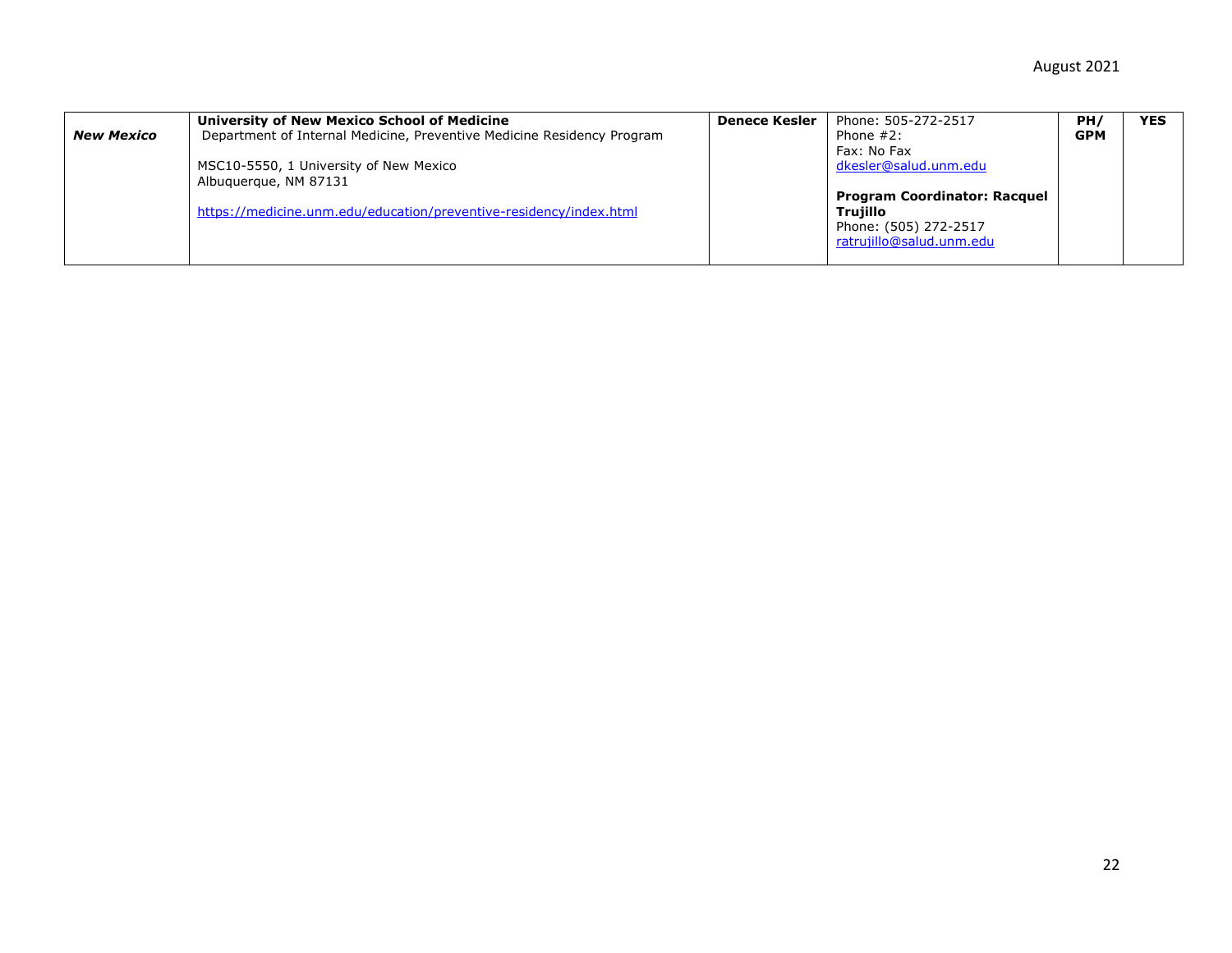|                 | <b>Icahn School of Medicine at Mount Sinai</b>                                   | <b>Elizabeth</b>     | Phone: 212-824-7056                    | PH/               | <b>YES</b> |
|-----------------|----------------------------------------------------------------------------------|----------------------|----------------------------------------|-------------------|------------|
| <b>New York</b> | . The Mount Sinai School of Medicine                                             | Garland              | Phone $#2$ :                           | <b>GPM</b>        |            |
|                 |                                                                                  |                      | Fax: No Fax                            |                   |            |
|                 | One Gustave L. Levy Place, Box 1043                                              |                      | elizabeth.garland@mssm.edu             |                   |            |
|                 | New York, NY 10029                                                               |                      |                                        |                   |            |
|                 |                                                                                  |                      | Program Coordinator: Erika             |                   |            |
|                 | http://www.mssm.edu/cpm/residencies/general preventive/                          |                      | <b>Molina</b><br>Phone: (212) 824-7068 |                   |            |
|                 |                                                                                  |                      | erika.molina@mssm.edu                  |                   |            |
|                 |                                                                                  |                      |                                        |                   |            |
|                 | <b>Icahn School of Medicine at Mount Sinai</b>                                   | <b>John Meyer</b>    | Phone: 212-824-7057                    | <b>OEM</b>        | <b>YES</b> |
| <b>New York</b> | Mount Sinai School of Medicine, Department of Preventive Medicine                |                      | Phone #2: 212-996-407                  |                   |            |
|                 |                                                                                  |                      | Fax: No Fax                            |                   |            |
|                 | One Gustave L. Levy Place, Box 1043                                              |                      | John.meyer@mssm.edu                    |                   |            |
|                 | New York, NY 10029                                                               |                      |                                        |                   |            |
|                 |                                                                                  |                      | Program Coordinator: Sultana           |                   |            |
|                 | http://icahn.mssm.edu/education/residencies-fellowships/list/msh-                |                      | <b>Bracic</b>                          |                   |            |
|                 | occupational-environmental-residency                                             |                      | Phone: (212) 824-7011                  |                   |            |
|                 |                                                                                  |                      | sultana.bracic@mssm.edu                |                   |            |
|                 |                                                                                  |                      |                                        |                   | <b>YES</b> |
| <b>New York</b> | New York City Department of Health and Mental Hygiene                            | Anita                | Phone: 347-396-2429<br>Phone $#2$ :    | PH/<br><b>GPM</b> |            |
|                 | Public Health/Preventive Medicine Residency Program, 42-09 28th Street CN 65     | Geevarughese         | Fax: No Fax                            |                   |            |
|                 | Long Island City, NY 11101                                                       |                      | ageevarughese@health.nyc.gov           |                   |            |
|                 |                                                                                  |                      |                                        |                   |            |
|                 | https://www1.nyc.gov/site/doh/about/employment/residency-program.page            |                      | Program Coordinator: Ranita            |                   |            |
|                 |                                                                                  |                      | Campbell,                              |                   |            |
|                 |                                                                                  |                      | Phone: (347) 396-2833                  |                   |            |
|                 |                                                                                  |                      | rcampbell@health.nyc.gov               |                   |            |
|                 |                                                                                  |                      |                                        |                   |            |
|                 | New York Presbyterian Hospital (Cornell Campus) Program                          | <b>Alvin Mushlin</b> | Phone: 646-962-8006                    | GPM/              | <b>NO</b>  |
| <b>New York</b> | New York-Presbyterian Hospital,                                                  |                      | Phone $#2$ :                           | <b>PH</b>         |            |
|                 |                                                                                  |                      | Fax: No Fax                            |                   |            |
|                 | Weill Cornell Medical College, Dept, of Healthcare Policy and Research, 402 East |                      | aim2001@med.cornell.edu                |                   |            |
|                 | 67 Street<br>New York, NY 10065                                                  |                      | <b>Program Coordinator: Esther</b>     |                   |            |
|                 |                                                                                  |                      | Rodriguez                              |                   |            |
|                 | http://www.med.cornell.edu/publichealth/education and training/general prev      |                      | Phone: (212) 746-3970                  |                   |            |
|                 | entive medicine.html                                                             |                      | esr2003@med.cornell.edu                |                   |            |
|                 |                                                                                  |                      |                                        |                   |            |
|                 | <b>University at Buffalo</b>                                                     |                      | Phone:                                 | PH/               | <b>NO</b>  |
| <b>New York</b> | Internal Medicine/ Preventive Medicine Program, Dept of Medicine                 |                      | Phone $#2$ :                           | <b>GPM</b>        |            |
|                 |                                                                                  | Smita Y              | Fax: No Fax                            |                   |            |
|                 | 462 Grider St,                                                                   | Bakhai               | sybakhai@buffalo.edu                   |                   |            |
|                 | Buffalo, NY 14215                                                                |                      |                                        |                   |            |
|                 |                                                                                  |                      | Program Cooridinator: Nathali          |                   |            |
|                 |                                                                                  |                      | Head                                   |                   |            |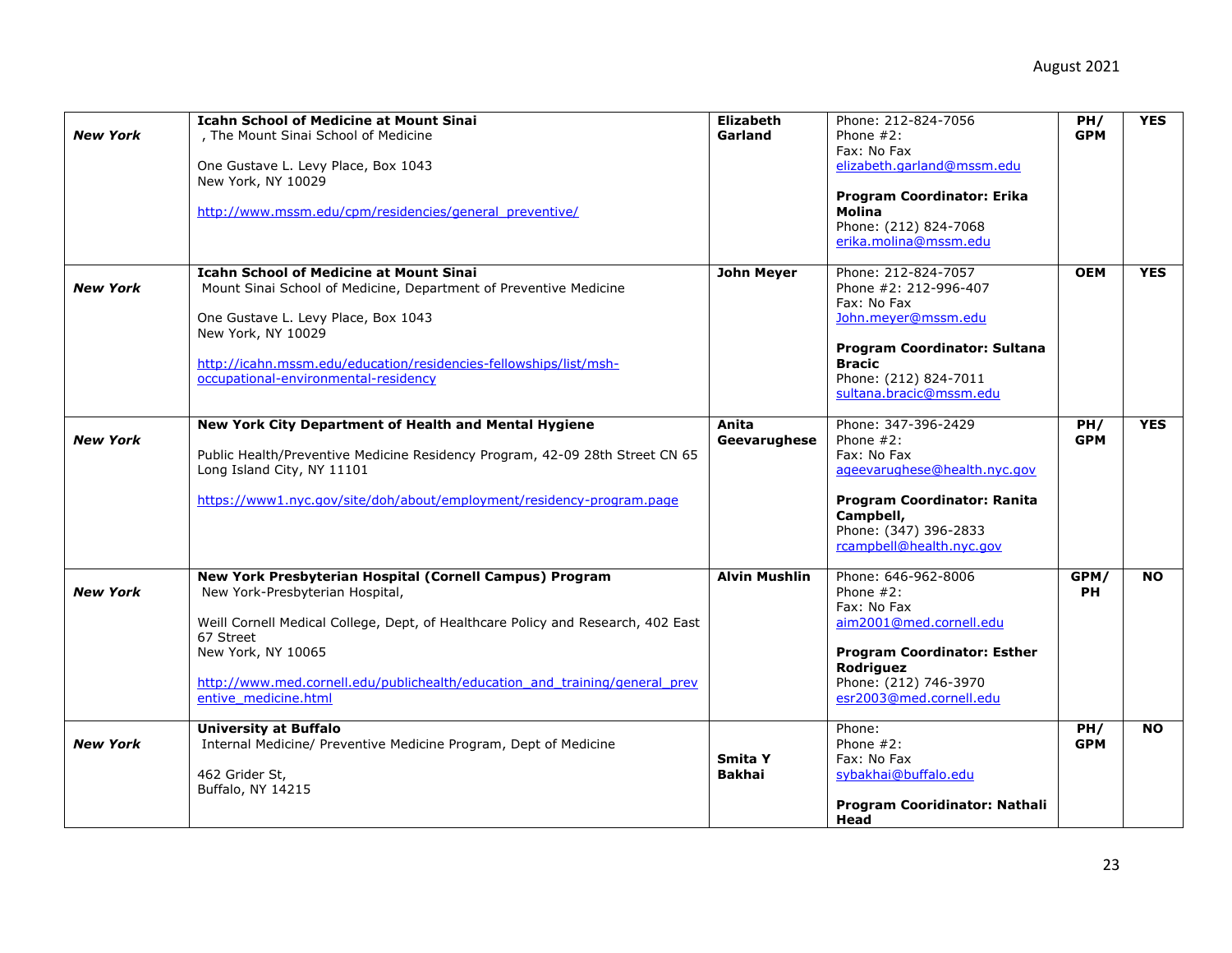|                 | http://medicine.buffalo.edu/departments/medicine/education/internal-<br>preventive.html                                                                                                                                                                                                                         |                     | Phone: (716) 898-4578<br>nathalih@buffalo.edu                                                                                                                                                                                    |                   |            |
|-----------------|-----------------------------------------------------------------------------------------------------------------------------------------------------------------------------------------------------------------------------------------------------------------------------------------------------------------|---------------------|----------------------------------------------------------------------------------------------------------------------------------------------------------------------------------------------------------------------------------|-------------------|------------|
| <b>New York</b> | <b>SUNY-Stony Brook</b><br>SUNY at Stony Brook School of Medicine, Department of Family, Population<br>and Preventive Medicine<br>HSC L3-086,<br>Stony Brook, NY 11794<br>https://medicine.stonybrookmedicine.edu/family population preventive medici<br>ne/residency/general-preventive-medicine-public-health | <b>Dorothy Lane</b> | Phone: 631-444-2094<br>Phone $#2$ :<br>Fax: No Fax<br>dorothy.lane@stonybrookmedicin<br>e.edu<br><b>Residency Program</b><br>Coordinator: Karin Bengtsson<br>Phone: (631) 444-3902<br>Karin.Bengtsson@stonybrookmed<br>icine.edu | PH/<br><b>GPM</b> | <b>YES</b> |
| <b>New York</b> | <b>University of Rochester</b><br>University of Rochester School of Medicine and Dentistry,<br>265 Crittenden Blvd., Box 420644<br>Rochester, NY 14642<br>https://www.urmc.rochester.edu/education/graduate-medical-<br>education/prospective-residents/preventive-medicine/                                    | <b>James Tacci</b>  | Phone: 585-275-7882<br>Phone $#2$ :<br>Fax: No Fax<br>James Tacci@URMC.Rochester.e<br>du<br><b>Program Coordinator: Annie</b><br>Majoka<br>Phone: (585) 275-7882<br>Annie Majoka@urmc.rochester.e<br><u>du</u>                   | PH/<br><b>GPM</b> | <b>YES</b> |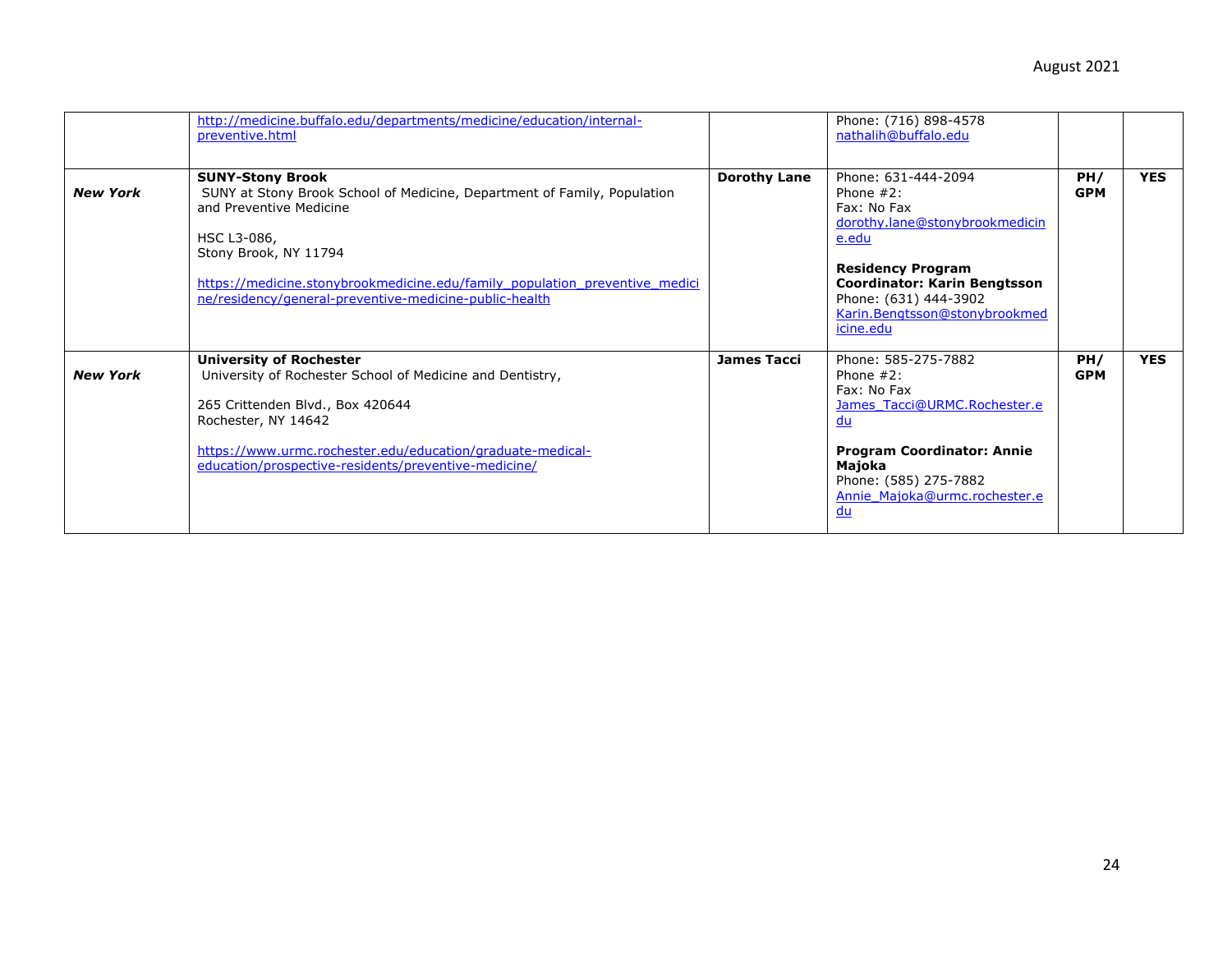|                       | <b>Duke University Hospital Program</b>                                  | <b>Dennis Darcey</b> | Phone: 919-684-3591                | <b>OEM</b> | <b>YES</b> |
|-----------------------|--------------------------------------------------------------------------|----------------------|------------------------------------|------------|------------|
| <b>North Carolina</b> | Duke University Medical Center, Division of Occupational & Environmental |                      | Phone $#2$ :                       |            |            |
|                       | Medicine                                                                 |                      | Fax: No Fax                        |            |            |
|                       |                                                                          |                      | dennis.darcey@duke.edu             |            |            |
|                       | Box 3834 DUMC,                                                           |                      |                                    |            |            |
|                       | Durham, NC 27710                                                         |                      | <b>Program Coordinator: Teri</b>   |            |            |
|                       |                                                                          |                      | Pond                               |            |            |
|                       | http://dukeoccmed.mc.duke.edu                                            |                      | Phone: (919) 681-3028              |            |            |
|                       |                                                                          |                      | teri.pond@dm.duke.edu              |            |            |
|                       |                                                                          |                      |                                    |            |            |
|                       | University of North Carolina at Chapel Hill                              | Marcia A             | Phone: (984) 974-4881              | PH/        | <b>YES</b> |
| <b>North Carolina</b> |                                                                          | Morgenlander         | Phone $#2$ :                       | <b>GPM</b> |            |
|                       | 590 Manning Drive CB# 7595, School of Medicine                           |                      | Fax: No Fax                        |            |            |
|                       | Chapel Hill, NC 27599                                                    |                      | Marcia Morgenlander@med.unc.e      |            |            |
|                       |                                                                          |                      |                                    |            |            |
|                       | https://www.med.unc.edu/fammed/education/prevmed/                        |                      | <b>Program Coordinator: Amanda</b> |            |            |
|                       |                                                                          |                      | <b>Harvey</b>                      |            |            |
|                       |                                                                          |                      | Phone: 984-974-4881                |            |            |
|                       |                                                                          |                      | adharvey@email.unc.edu             |            |            |
|                       |                                                                          |                      |                                    |            |            |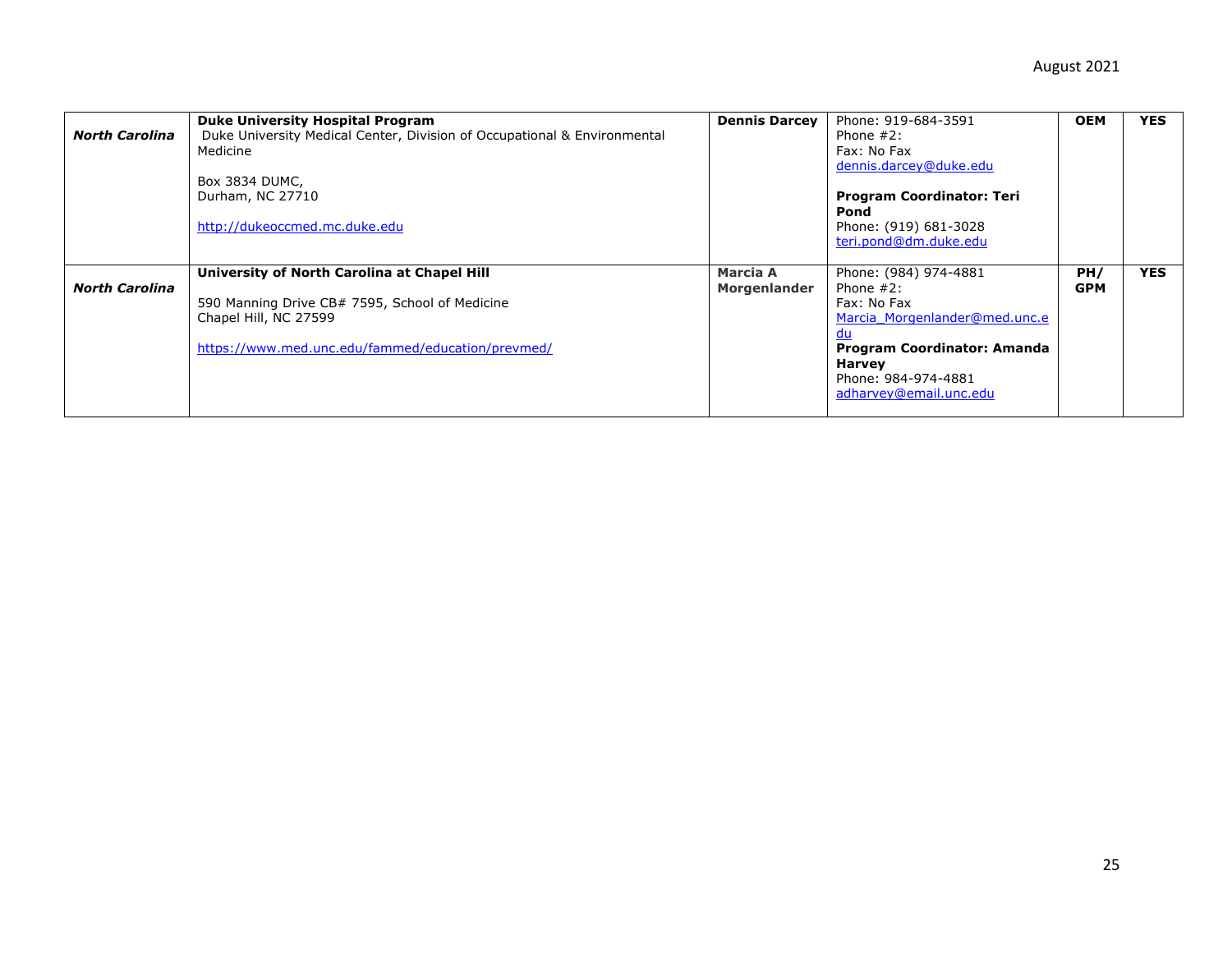| <b>Ohio</b> | Case Western Reserve University/University Hospitals Case Medical<br><b>Center Program</b><br>University<br>Hospitals Cleveland Medical Center<br>10900 Euclid Avenue,<br>Cleveland, OH 44106<br>https://casemed.case.edu/fammed/education/Preventive Med.html                       | <b>Johnie Rose</b>              | Phone: 216-368-6860<br>Phone $#2$ :<br>Fax: No Fax<br>Johnie.rose@case.edu<br><b>Program Coordinator:</b><br><b>Stephanie Cummings</b><br>Phone: (216) 286-6727<br>stephanie.cummings@uhhospitals<br>.org             | PH/<br><b>GPM</b> | <b>YES</b> |
|-------------|--------------------------------------------------------------------------------------------------------------------------------------------------------------------------------------------------------------------------------------------------------------------------------------|---------------------------------|-----------------------------------------------------------------------------------------------------------------------------------------------------------------------------------------------------------------------|-------------------|------------|
| <b>Ohio</b> | University Hospital/University of Cincinnati College of Medicine<br>Univ. of Cincinnati Dept. of Environmental Health, Occupational Medicine<br>Residency Program<br>PO Box 670056,<br>Cincinnati, OH 45267-0056<br>http://med.uc.edu/eh/divisions/occmed/residency-training-program | <b>Andrew</b><br><b>Freeman</b> | Phone: 513-202-3733<br>Phone $#2$ :<br>Fax: No Fax<br>freemaaw@ucmail.uc.edu<br>Program Coordinator: Angela<br>Riall<br>Phone: (513) 558-0038<br>riallad@ucmail.uc.edu                                                | <b>OEM</b>        | <b>YES</b> |
| <b>Ohio</b> | <b>US Air Force School of Aerospace Medicine</b><br>2510 Fifth Street, Bldg 840,<br>Wright-Patterson AFB, OH 45433<br>https://www.wpafb.af.mil/Portals/60/documents/711/usafsam/711-usafsam-<br>fact-sheet.pdf                                                                       | David C Miller,                 | Phone: (937) 938-2759<br>Phone $#2$ :<br>Fax: No Fax<br>david.miller.29@us.af.mil<br><b>Program Coordinator: Susan</b><br><b>Lemley-Gillespie</b><br>Phone: (937) 938-2744<br>Susan.LemleyGillespie.ctr@us.af.<br>mil | <b>AM</b>         | <b>NO</b>  |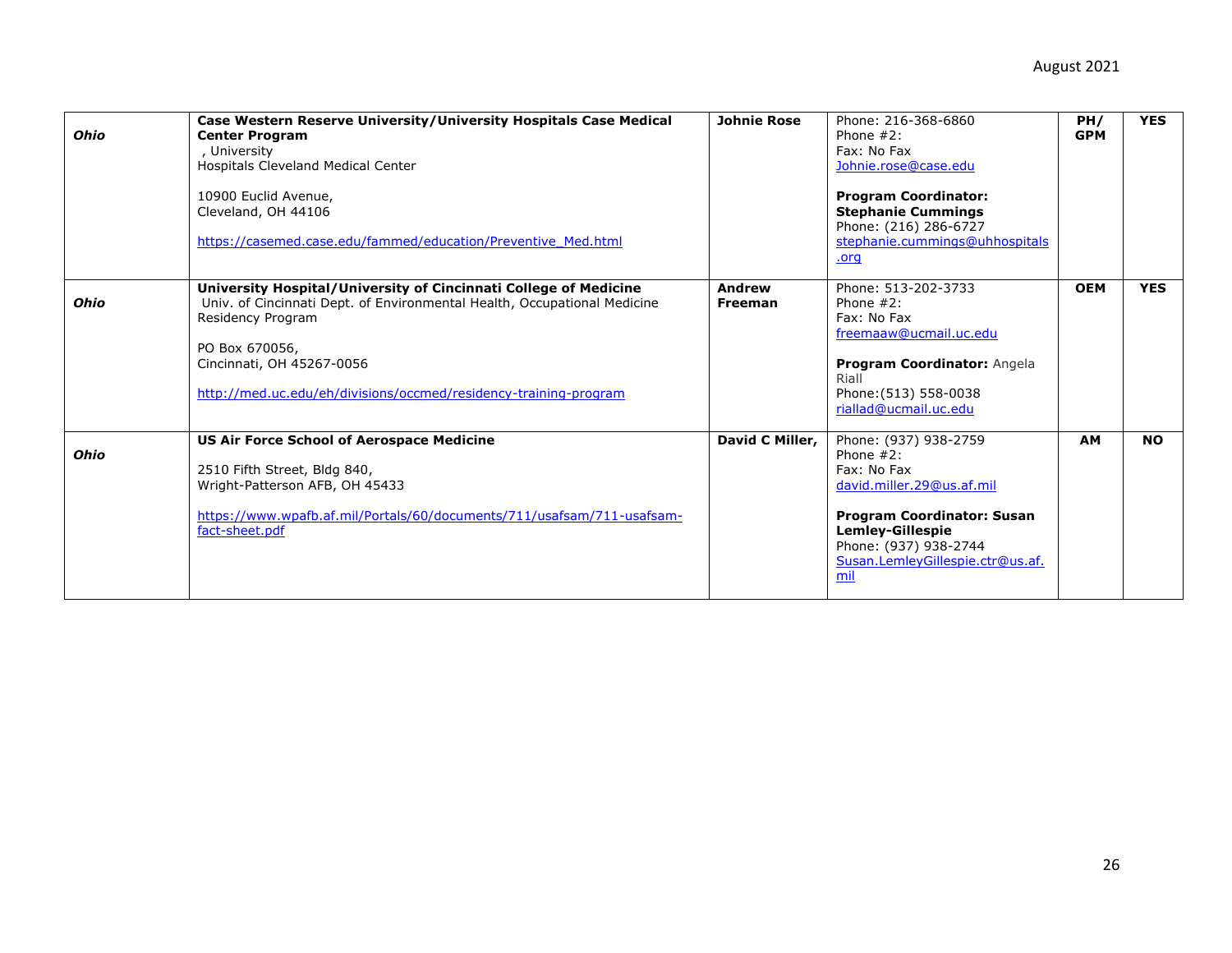| Pennsylvania | University of Pennsylvania<br>, University of Pennsylvania Medical Center<br>3400 Spruce Street, Division of Occupational Medicine, Department of<br>Emergency Medicine, Ground Ravdin<br>Philadelphia, PA 19104<br>https://www.pennmedicine.org/oem-residency | Judith<br>McKenzie | Phone: (215) 615-4749<br>Phone $#2$ :<br>Fax: No Fax<br>Judith.mckenzie@uphs.upenn.ed<br><b>Residency Coordinator: Jamie</b><br>Curran<br>Phone: (215) 662-4220<br>jamie.curran@uphs.upenn.edu | <b>OEM</b> | <b>NO</b> |
|--------------|----------------------------------------------------------------------------------------------------------------------------------------------------------------------------------------------------------------------------------------------------------------|--------------------|------------------------------------------------------------------------------------------------------------------------------------------------------------------------------------------------|------------|-----------|
|--------------|----------------------------------------------------------------------------------------------------------------------------------------------------------------------------------------------------------------------------------------------------------------|--------------------|------------------------------------------------------------------------------------------------------------------------------------------------------------------------------------------------|------------|-----------|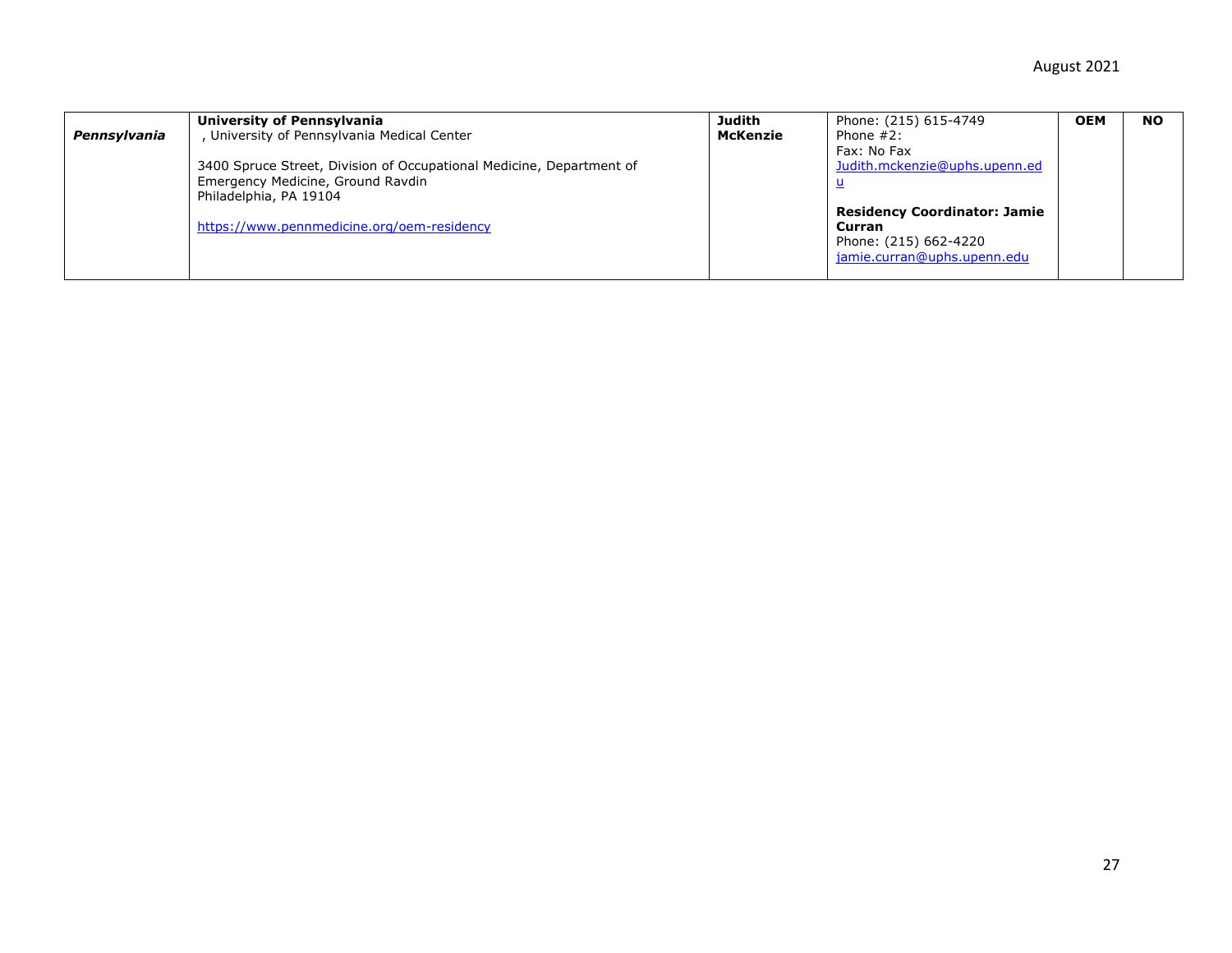| <b>South Carolina</b> | <b>Prisma Health-USC Preventive</b><br><b>Medicine Residency Program</b><br>3209 Colonial Drive,<br>Columbia, SC 29203 | <b>Malgorzata</b><br>Hasek | Phone: (803) 774-8824<br>Phone $#2$ :<br>Fax: No Fax<br>malgorzata.hasek@prismahealth.<br><u>org</u>    | PH/<br><b>GPM</b> | <b>YES</b> |
|-----------------------|------------------------------------------------------------------------------------------------------------------------|----------------------------|---------------------------------------------------------------------------------------------------------|-------------------|------------|
|                       | https://residency.palmettohealth.org/residencies/preventive-<br>medicine/program-overview/                             |                            | <b>Program Coordinator:</b><br>Abby Kostelic<br>Phone: (803) 434-2419<br>mary.kostelic@prismahealth.org |                   |            |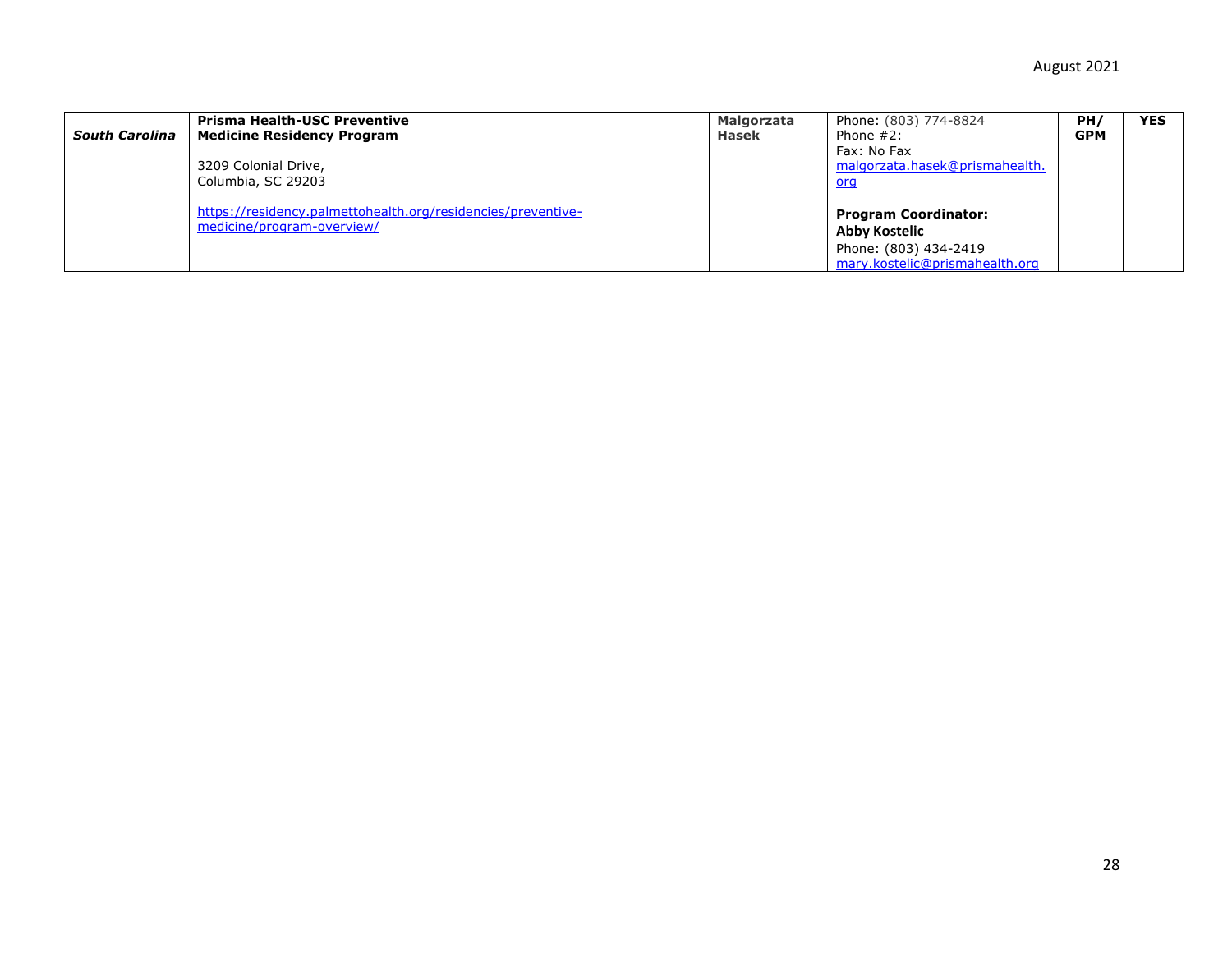| Tennessee | <b>Meharry Medical College</b><br>Department of Family and Community Medicine,<br>1005 Dr. D B Todd, Jr, Boulevard,<br>Nashville, TN 37208<br>https://home.mmc.edu/education/graduate-medical-education/family-<br>community-medicine-residency | <b>Michele Etling</b> | Phone:<br>Phone $#2$ :<br>Fax: No Fax<br>metling@mmc.edu<br><b>Administrative</b><br>Assistant/Program<br><b>Coordinator: Mary M. Cohen</b><br>Phone: (615) 327-6782<br>mcohen@mmc.edu | PH/<br><b>GPM</b> | <b>YES</b> |
|-----------|-------------------------------------------------------------------------------------------------------------------------------------------------------------------------------------------------------------------------------------------------|-----------------------|----------------------------------------------------------------------------------------------------------------------------------------------------------------------------------------|-------------------|------------|
| Tennessee | <b>Meharry Medical College</b><br>Department of Family and Community Medicine,<br>1005 Dr. D B Todd, Jr, Boulevard,<br>Nashville, TN 37208<br>https://home.mmc.edu/education/graduate-medical-education/family-<br>community-medicine-residency | <b>Muktar Aliyu</b>   | Phone: Phone #2:<br>Fax: No Fax<br>Muktar.Aliyu@vumc.org<br><b>Administrative</b><br>Assistant/Program<br><b>Coordinator: Mary M. Cohen</b><br>Phone: (615) 327-6782<br>mcohen@mmc.edu | <b>OEM</b>        | <b>YES</b> |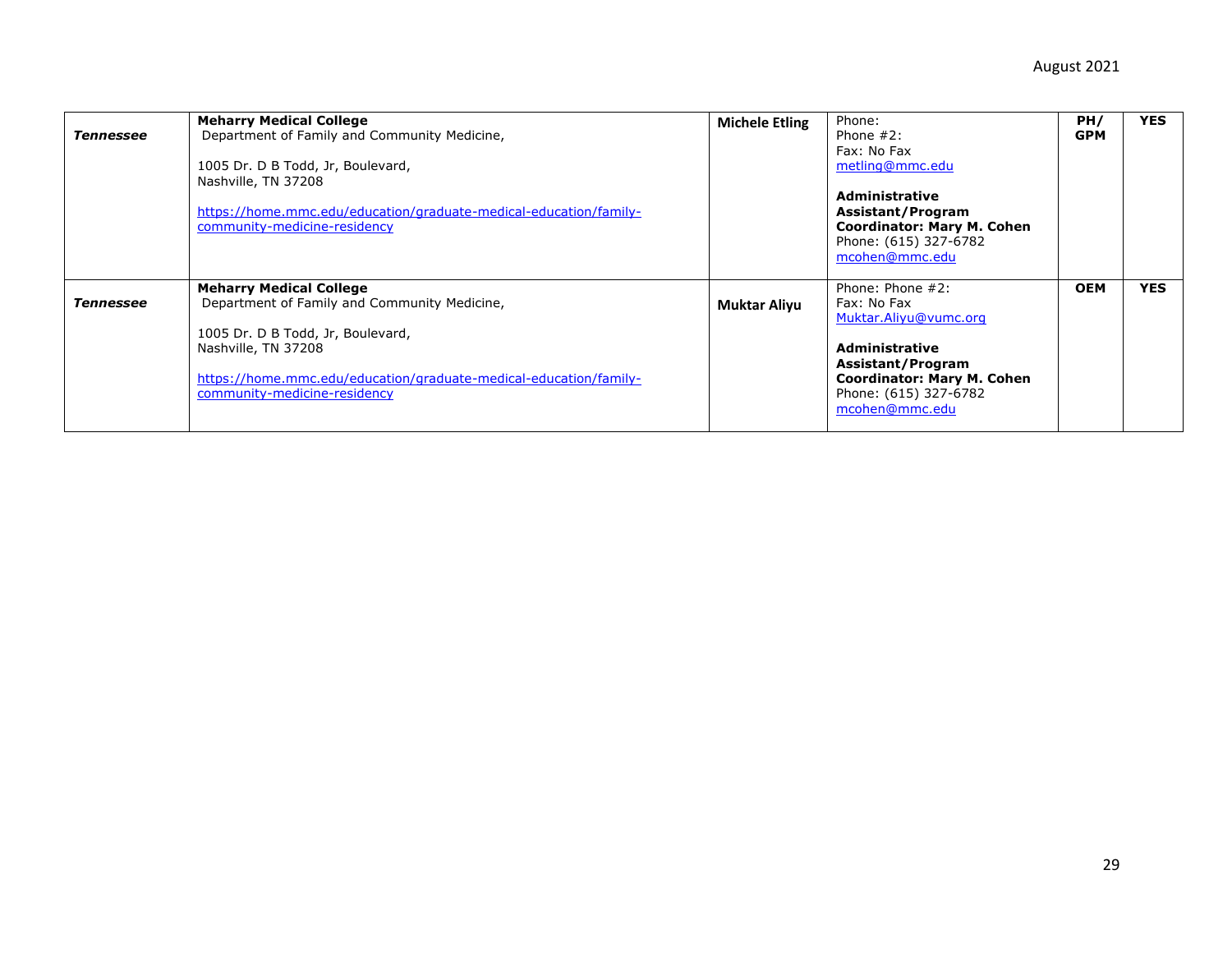|              | <b>Texas Department of State Health Services</b>                        |                     | Phone: (806) 783-6468             | PH/        | <b>YES</b> |
|--------------|-------------------------------------------------------------------------|---------------------|-----------------------------------|------------|------------|
| Texas        |                                                                         | Peter W             | Fax: No Fax                       | <b>GPM</b> |            |
|              |                                                                         | Pendergrass         | PrevMed@dshs.state.tx.us          |            |            |
|              | 1100 W. 49th Street, Mail Code 1864                                     |                     |                                   |            |            |
|              | Austin, TX 78756                                                        |                     | Peter.Pendergrass@dshs.texas.go   |            |            |
|              |                                                                         |                     | $\underline{v}$                   |            |            |
|              | http://www.dshs.state.tx.us/academiclinkages/residency.shtm             |                     |                                   |            |            |
|              |                                                                         |                     | <b>Program Coordinator:</b>       |            |            |
|              |                                                                         |                     |                                   |            |            |
|              |                                                                         |                     | Mr. Craig Gilden, MEd             |            |            |
|              |                                                                         |                     | Program Coordinator               |            |            |
|              |                                                                         |                     | Phone: (512) 776-3750             |            |            |
|              |                                                                         |                     | Email:                            |            |            |
|              |                                                                         |                     | daniel.gilden@dshs.texas.gov      |            |            |
|              |                                                                         |                     |                                   |            |            |
|              | <b>University of Texas Medical Branch Hospitals (NASA)</b>              | <b>William E</b>    |                                   | <b>AM</b>  | <b>YES</b> |
| <b>Texas</b> | University of Texas Medical Branch, Preventive Medicine and Community   | <b>Powers</b>       | Phone: (409) 747-6131             |            |            |
|              | Health                                                                  |                     | Phone $#2$ :                      |            |            |
|              |                                                                         |                     | Fax: No Fax                       |            |            |
|              | 301 University Blvd.,                                                   |                     | ryschulz@utmb.edu                 |            |            |
|              | Galveston, TX 77555                                                     |                     |                                   |            |            |
|              |                                                                         |                     | <b>Program Manager: Yvette</b>    |            |            |
|              | http://pmch.utmb.edu                                                    |                     | <b>Schulz</b>                     |            |            |
|              |                                                                         |                     | Phone: (409) 772-5845             |            |            |
|              |                                                                         |                     | ryschulz@utmb.edu                 |            |            |
|              |                                                                         |                     |                                   |            |            |
|              | University of Texas Health Science Center at Houston                    | <b>William B</b>    | Phone: (713) 500-9468             | <b>OEM</b> | <b>YES</b> |
| Texas        | Occupational and Environmental Medicine Residency,                      | <b>Perkison</b>     | Phone #2: 713-500-9442            |            |            |
|              |                                                                         |                     | Fax: No Fax                       |            |            |
|              | 1200 Herman Pressler Street, RAS-W1020                                  |                     | george.delclos@uth.tmc.edu        |            |            |
|              | Houston, TX 77030                                                       |                     |                                   |            |            |
|              |                                                                         |                     | <b>Program Coordinator: Peggy</b> |            |            |
|              | https://sph.uth.edu/research/centers/swcoeh/occupational-environmental- |                     | Weinshilboum                      |            |            |
|              | medicine/                                                               |                     | Phone: (713) 500-9050             |            |            |
|              |                                                                         |                     | Peggy.J.Weinshilboum@uth.tmc.e    |            |            |
|              |                                                                         |                     | du                                |            |            |
|              |                                                                         |                     |                                   |            |            |
|              | University of Texas Health Science Center at Tyler (OEM)                | <b>Dalia Nessim</b> | Phone: 903-877-1412               | <b>OEM</b> | <b>YES</b> |
| Texas        |                                                                         |                     | Phone $#2$ :                      |            |            |
|              | 11937 US Hwy 271,                                                       |                     | Fax: No Fax                       |            |            |
|              | Tyler, TX 75708                                                         |                     | Dalia.nessim@uthct.edu            |            |            |
|              |                                                                         |                     |                                   |            |            |
|              | https://www.uthct.edu/tiosh                                             |                     | Program Manager: Sarah Lang       |            |            |
|              |                                                                         |                     | Phone: (903) 877-5919             |            |            |
|              |                                                                         |                     | sarah.lang@uthct.edu              |            |            |
|              |                                                                         |                     |                                   |            |            |
| <b>Texas</b> | University of Texas Health Science Center at Tyler GPM/PH               | <b>Paul McGaha</b>  | Phone: 903-877-1444               | GPM/       |            |
|              |                                                                         |                     | Phone $#2$ :                      | PH         |            |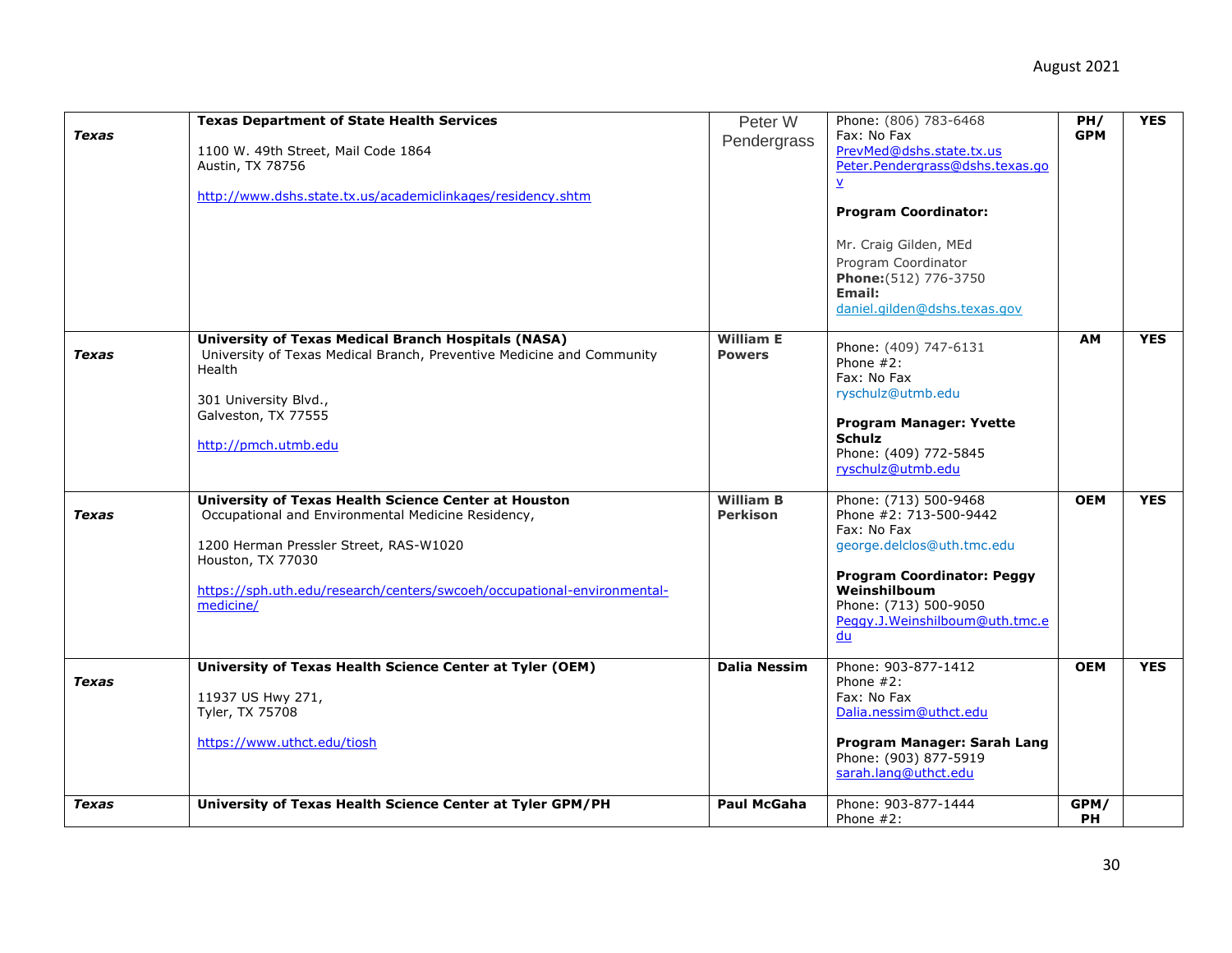| 11937 US Hwy 271,<br>Tyler, TX 75708 |                                                              | Fax: No Fax<br>Paul.McGaha@uthct.edu                                         |  |
|--------------------------------------|--------------------------------------------------------------|------------------------------------------------------------------------------|--|
| welcome/                             | https://www.uthct.edu/general-preventive-medicine-residency- | Program Manager: Sarah Lang<br>Phone: (903) 877-5919<br>sarah.lang@uthct.edu |  |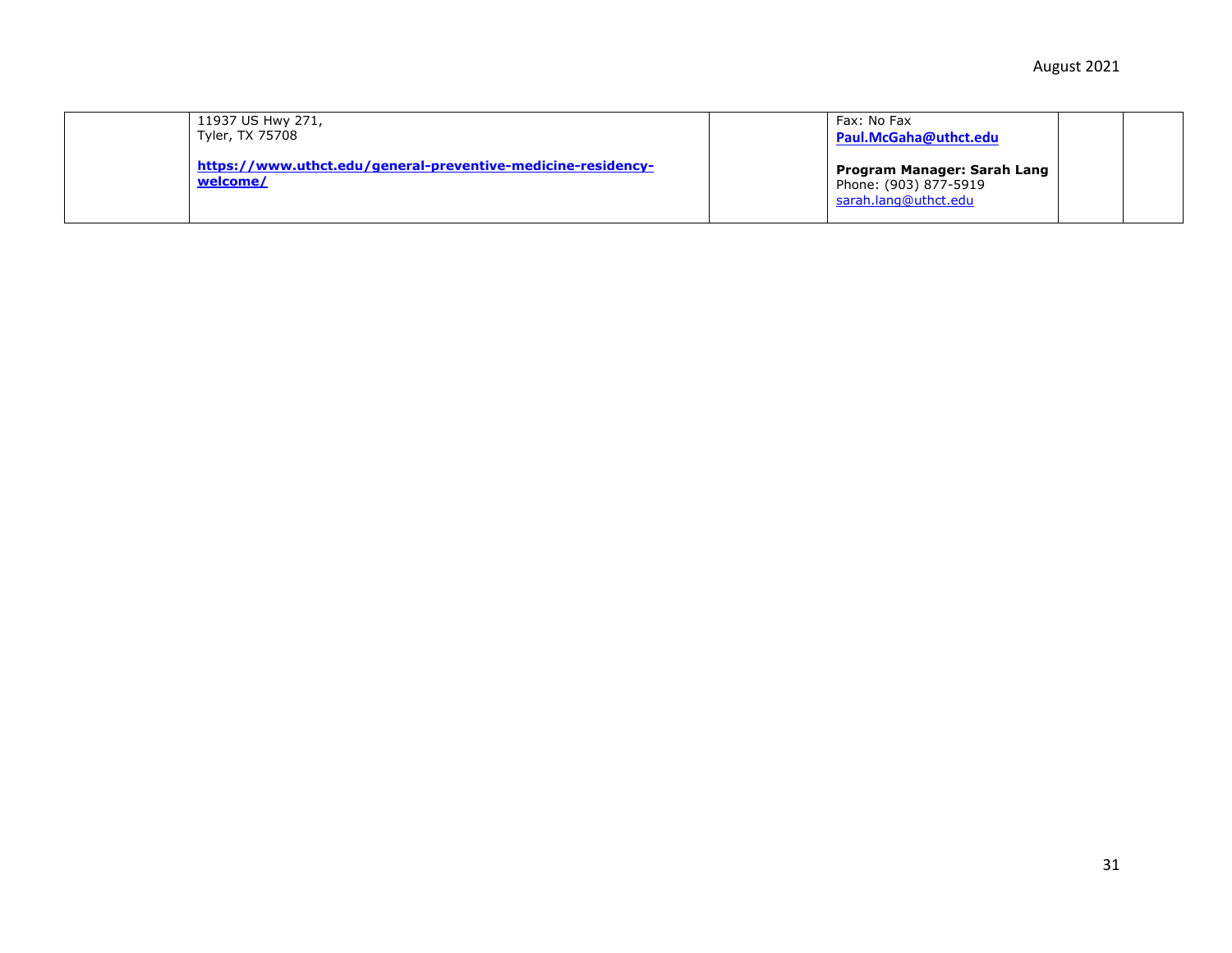| Utah | University of Utah<br>University of Utah School of Medicine,                                           | Eric M. Wood | Phone: 801-581-7780<br>Phone #2: 801-585-3759                                                                                                                    | <b>OEM</b> | <b>NO</b> |
|------|--------------------------------------------------------------------------------------------------------|--------------|------------------------------------------------------------------------------------------------------------------------------------------------------------------|------------|-----------|
|      | RMCOEH, 391 Chipeta Suite C<br>Salt Lake City, UT 84108<br>https://medicine.utah.edu/rmcoeh/residency/ |              | Fax: No Fax<br>eric.wood@hsc.utah.edu<br><b>Residency Training Program</b><br><b>Manager: Kevin Ostler</b><br>Phone: (801) 581-4096<br>kevin.ostler@hsc.utah.edu |            |           |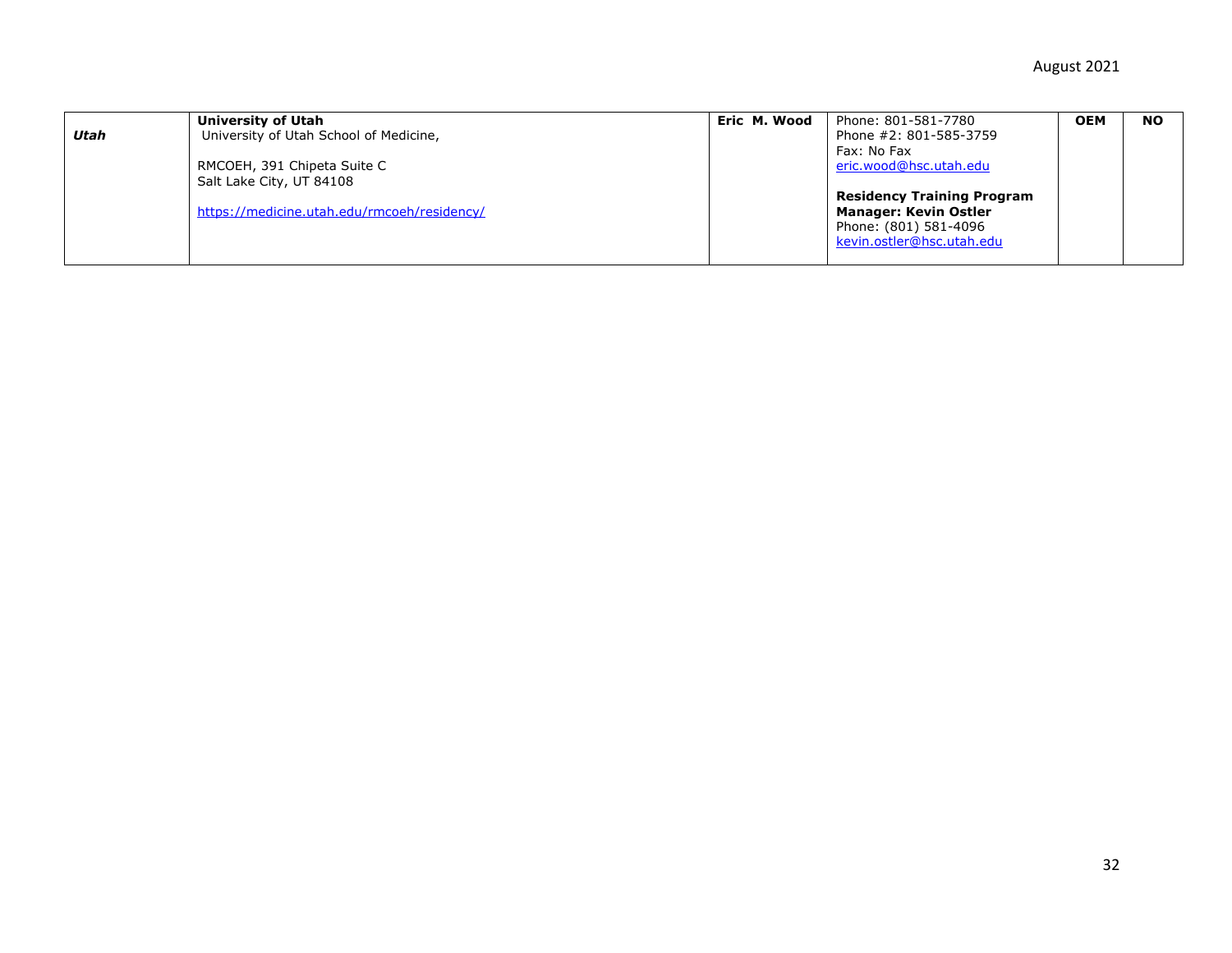| Washington | <b>Madigan Healthcare System</b><br>Department of Preventive Medicine,<br>MCHJ-CRP,<br>Tacoma, WA 98431<br>http://www.mamc.amedd.army.mil                                                                   | <b>Luke E Mease</b> | Phone: (253) 968-6096<br>Phone $#2$ :<br>Fax: No Fax<br>luke.e.mease.mil@mail.mil<br>Program Administrator: Debra<br>Tenbusch<br>Phone: (253) 968-4479<br>debra.k.tenbusch.civ@mail.mil | PH/<br><b>GPM</b> | <b>NO</b> |
|------------|-------------------------------------------------------------------------------------------------------------------------------------------------------------------------------------------------------------|---------------------|-----------------------------------------------------------------------------------------------------------------------------------------------------------------------------------------|-------------------|-----------|
| Washington | <b>University of Washington</b><br>Harborview Medical Center,<br>325 9th Avenue, Box 359739,<br>Seattle, WA 98104<br>https://gim.uw.edu/education/occupational-and-environmental-medicine-oem-<br>residency | <b>Debra Cherry</b> | Phone: 206-744-9385<br>Phone $#2$ :<br>Fax: No Fax<br>cherryd@uw.edu<br><b>Program Administrator:</b><br><b>Stephanie Santos</b><br>Phone: (206) 744-9393<br>santoss2@uw.edu            | <b>OM</b>         | <b>NO</b> |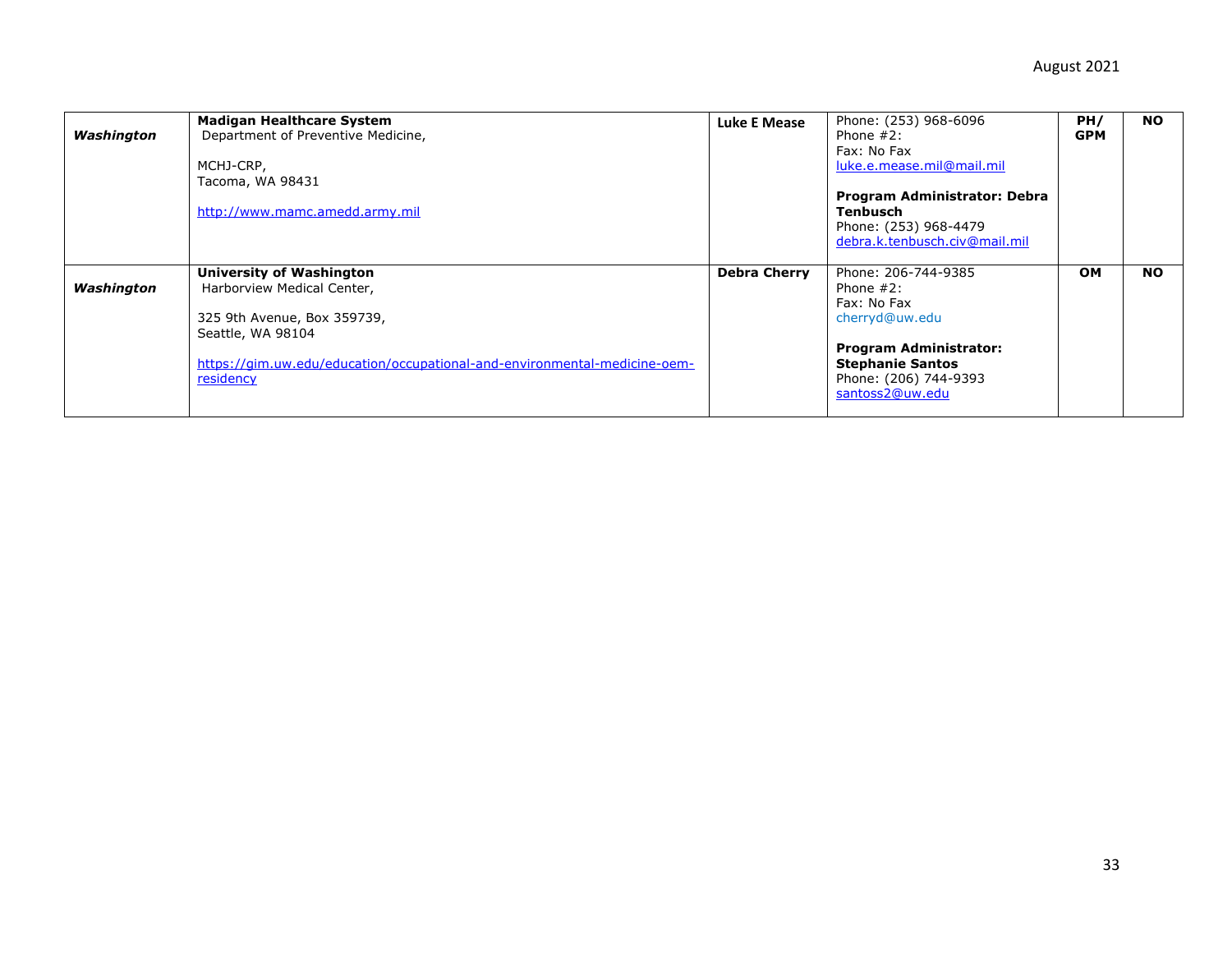| <b>West Virginia</b> | <b>West Virginia University School</b><br>of Public Health<br>64 Medical Center Drive, 3852 Health Sciences Center South<br>Morgantown, WV 26506-9145<br>https://publichealth.hsc.wvu.edu/residents                 | <b>Jennifer L</b><br>Lultschik | Phone: (304) 293-3693<br>Phone $#2$ :<br>Fax: No Fax<br>jennifer.lultschik@hsc.wvu.edu<br>Program Manager: Robin A<br>Altobello<br>Phone: (304) 293-0741<br>raltobello@hsc.wvu.edu | PH/<br><b>GPM</b> |            |
|----------------------|---------------------------------------------------------------------------------------------------------------------------------------------------------------------------------------------------------------------|--------------------------------|------------------------------------------------------------------------------------------------------------------------------------------------------------------------------------|-------------------|------------|
| <b>West Virginia</b> | <b>West Virginia University</b><br>West Virginia University School Public Health,<br>64 Medical Center Drive, 3852 Health Sciences Center South<br>Morgantown, WV 26506-9145<br>http://publichealth.wvu.edu/occmed/ | Christopher J<br>Martin        | Phone: 304-293-0741<br>Phone $#2$ :<br>Fax: No Fax<br>cmartin@hsc.wvu.edu<br>Program Manager: Robin<br>Altobello<br>Phone: (304) 293-0741<br>raltobello@hsc.wvu.edu                | <b>OM</b>         | <b>YES</b> |